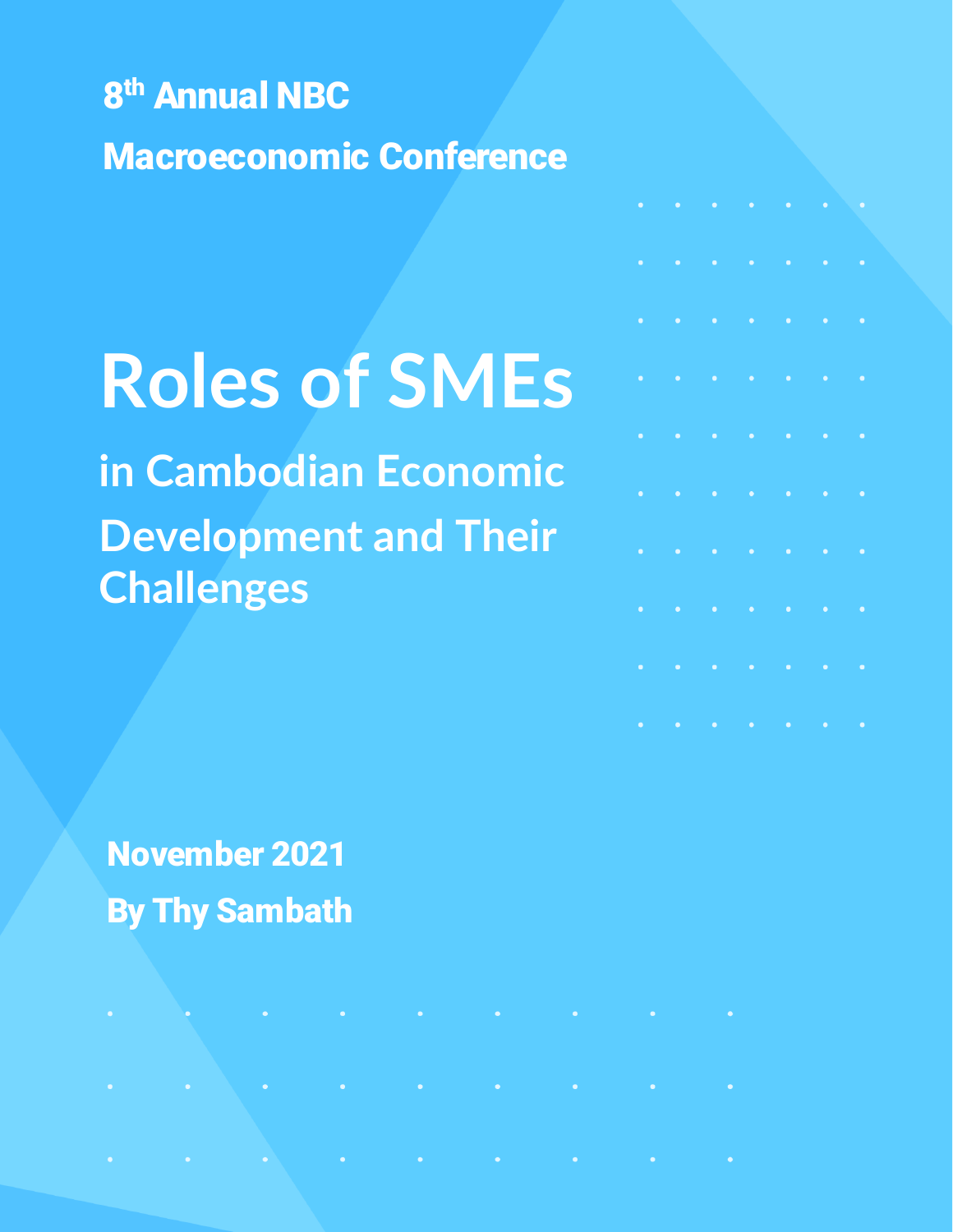# **List of tables**

- Table 1: The Definition of SMEs in Cambodia
- Table 2: The Number of MSMEs in Cambodia
- Table 3: Economic Stimulus Progress Since Baselines Were Established

# **List of figures**

- Figure 1: The Cambodian Economic Growth Rate (2016 2022\*)
- Figure 2: Share of Officially Registered Enterprises
- Figure 3: Share of SME Segments in Cambodia 2019
- Figure 4: Annual GDP Value of Cambodia (2010 2020)
- Figure 5: Share of Economic Sectors in Cambodia's GDP (2010 2020)
- Figure 6: Share of Employment by Industrial Sector (2015 2020)
- Figure 7: Employment and Unemployment Rate in Cambodia 2019/20
- Figure 8: Poverty Headcount Ratio at National Poverty Lines (2003 2012)
- Figure 9: Disposable Income Average Per Month (2014 2020)
- Figure 10: Value of Cambodia's Annual Export of Goods (2010 2020\*)
- Figure 11: Comparison of Business Performance (2020 2021)
- Figure 12: Business Sector with Shortage of Cash Flow
- Figure 13: Challenges Facing the Business due to COVID-19 Pandemic
- Figure 14: Actions Taken in Response to the COVID-19 Pandemic
- Figure 15: The Support Required by SMEs in the Face of the COVID-19 Pandemic
- Figure 16: Priority Areas to Invest in Before and During the COVID-19 Pandemic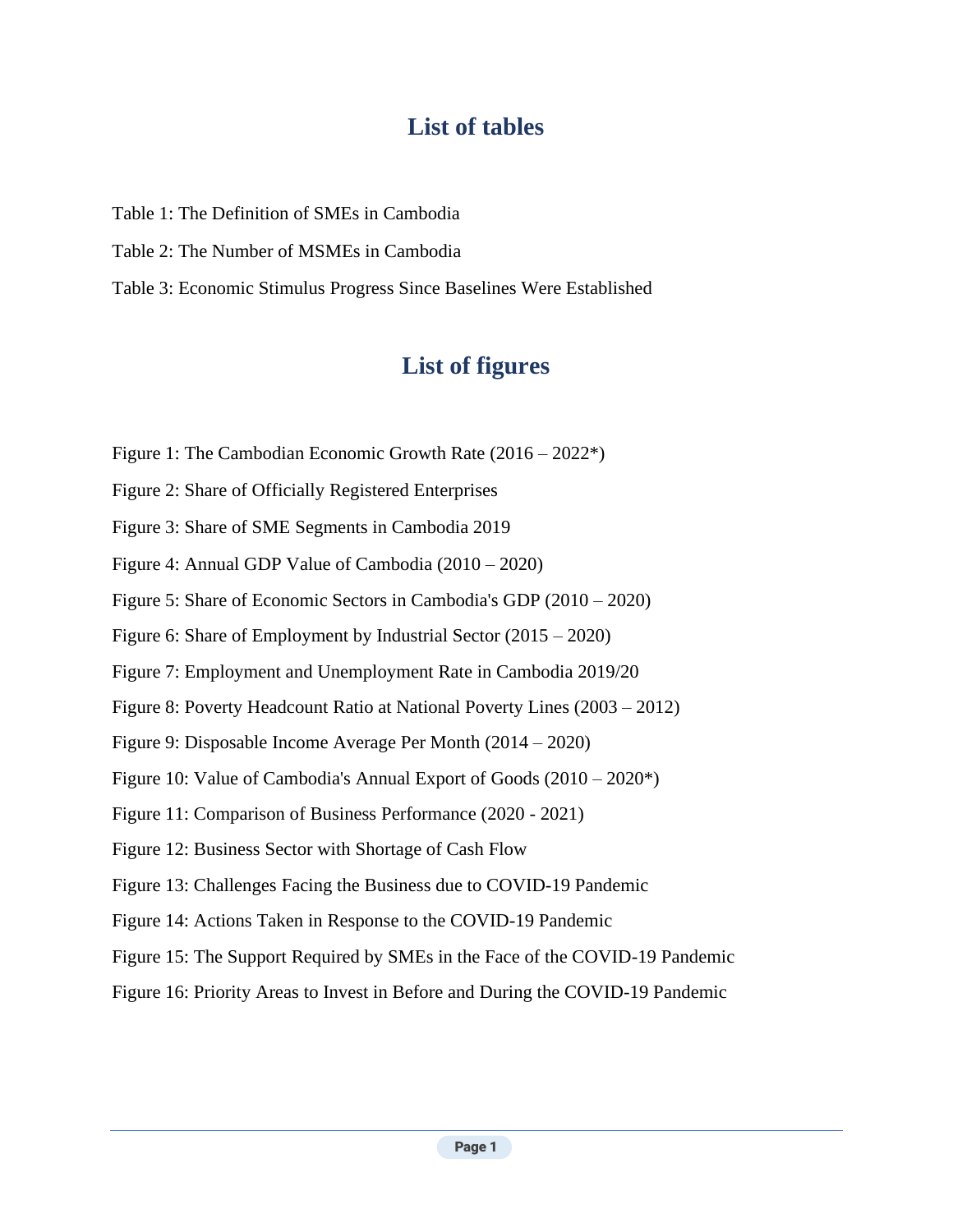# **Acknowledgement**

First and foremost, I would like to express very profound gratitude to the management team of Cambodia Investor Club Association, for their invaluable help and advice during the research paper writing process. This accomplishment would not have been completely done without their support.

I would like also to thank **Cambodia Investor Club Association (CiC)** for approving the use of such insightful data from the report of **Business Confidence and Digital Capability 2021**. That information is the key to describing the challenges that SMEs confront during the global pandemic COVID-19 in Cambodia.

Last but not least, I would like to show thankfulness to my family for always encouraging me in every circumstance and supporting me throughout the process of researching and writing this research paper.

Thy Sambath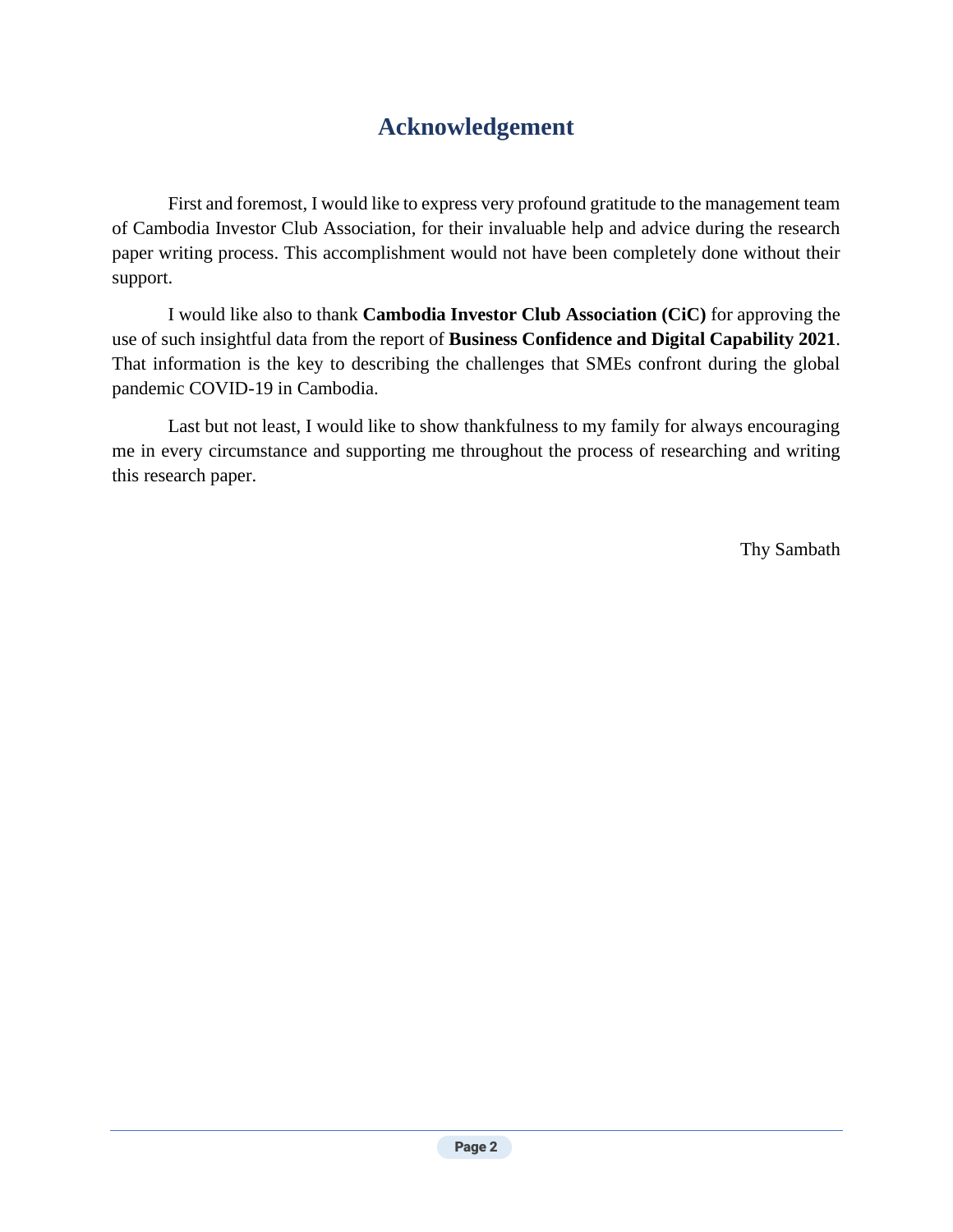# **Abstract**

As the backbone of Cambodia's economy, small and medium enterprises (SMEs) play a vital role in the economic development of the country. However, many challenges have occurred to SMEs, which have disturbed their potential as well as their expansion. Concerning this constraint, this study aims to outline the significant roles of SMEs in Cambodian economic development, along with various key challenges that SMEs have encountered during both the pre-COVID-19 and COVID-19 pandemic. This paper also described an overview of the SME sector, which reflects the current number of SMEs as well as its segmentation in Cambodia. The research was conducted based on two main sources of secondary information. The secondary data that illustrated the role of SMEs and their challenges before the COVID-19 pandemic was based on a desk review of available relevant documents, while the secondary data that defined the challenges of SMEs during the pandemic was entirely based on the findings of the Business Confidence and Digital Capability 2021 report, which has been surveyed on 103 businesses in Cambodia. The results indicated that the service sector generated the largest share of employment in Cambodia (38.4 percent), followed by the agricultural sector (35.5 percent) and the industrial sector (26.1 percent). Small and medium-sized enterprises (SMEs) contributed 58 percent of Cambodia's GDP. Small and mediumsized enterprises (SMEs) account for 70 percent of all job creation. SMEs are reported to play a significant role in reducing poverty in Cambodia. About 10 percent of Cambodia's exports are generated by SMEs. Lastly, SMEs have played a vital role in improving the living standards of Cambodian people. Besides, it is found that SMEs face several challenges, including concerns about financial access, technical skill and knowledge, insufficient facilitation and support, competition in national and global markets, and the informality of MSMEs. However, the pandemic COVID-19 has caused additional challenges for Cambodian SMEs, such as financial risk, concern about COVID-19 and metal health, supply chain issues, and human resource concerns. More than half of SMEs stated they needed help with their capacity development and marketing strategy. Almost half of them require financial assistance in the form of short- or longterm debt, as well as advice on their sale and operational strategies. Before the COVID-19 pandemic, the majority of companies concentrated on market expansion, staff capacity development, market and promotion, operational efficiency, and digital technology. During the COVID-19 pandemic, most businesses moved their investment priorities to digital technology, staff development, and owner capacity development.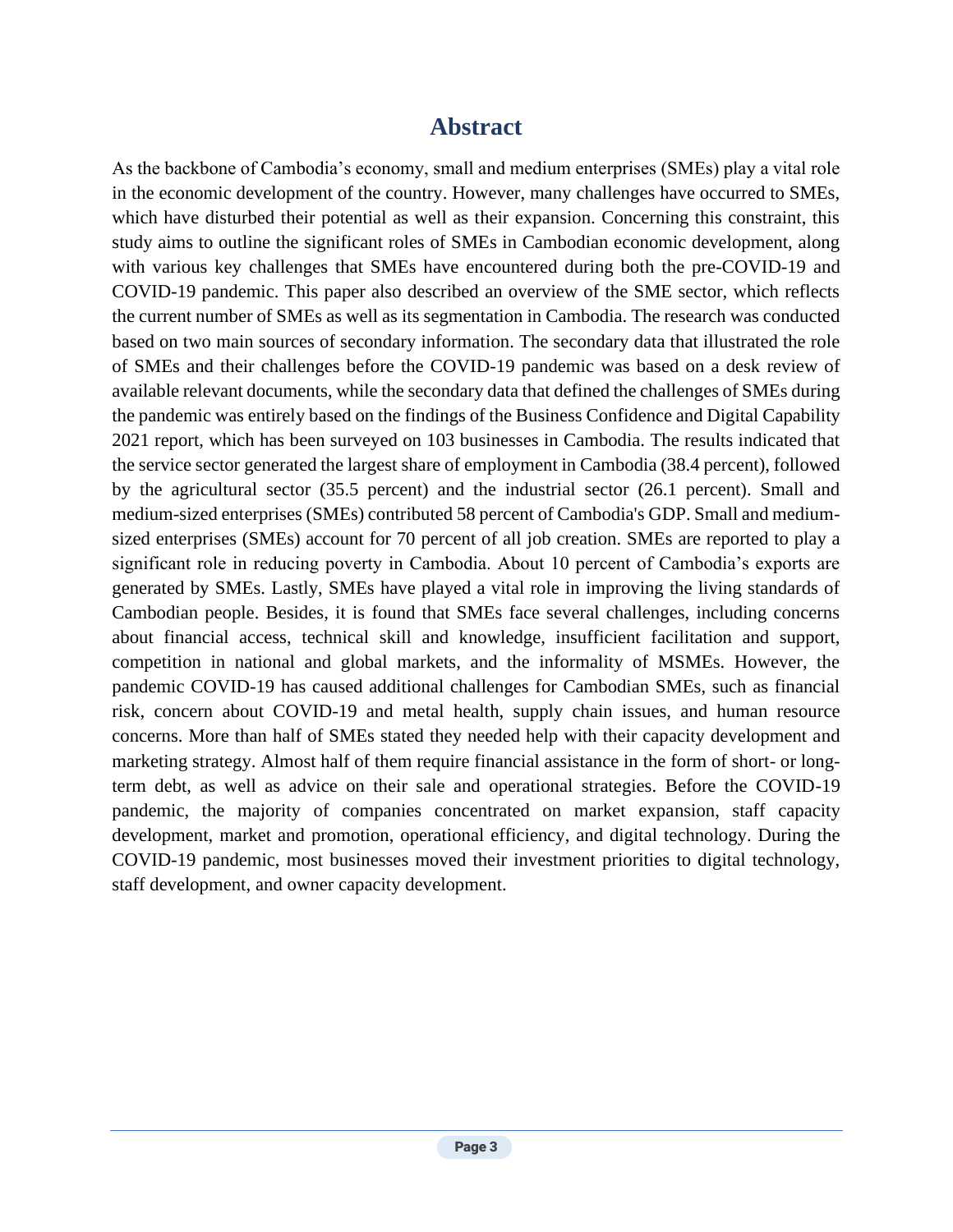# **I. Introduction**

Small and medium enterprises (SMEs) have played a vital role in the development, growth, and industrialization of many economies around the globe. In Cambodia, the economic growth rate is recorded to retain an average of 7.7 percent annually between 1998 and 2019, which is known as one of the fastest growing economies in the world **(The World Bank, 2021)**. This positive economic growth rate is mainly generated by four key industries in the kingdom, including commerce (the export of garments and footwear), tourism, agriculture, and construction **(B2B Cambodia, 2021)**. In fact, more than 90 percent of businesses in Cambodia are known as small and medium enterprises. In 2019, the number of SMEs is reported to be about 520,000 SMEs in the kingdom, according to the Ministry of Industry, Science, Technology, and Innovation, previously known as the Ministry of Industry and Handicrafts **(Khmer Times, 2019)**. SMEs is like the backbone of economic development in Cambodia, and their role contributes significantly to gross domestic products (GDP), and also creates local jobs. Furthermore, it is a main contributor not only to enhancing living standards but also to alleviating poverty in the country.

Although the role of SMEs has been crucial in the economic development of many different nations, there are lots of recent studies that indicate that SMEs confront numerous obstacles that prevent them from scaling up their business. Besides the existing barriers, many small and medium enterprises around the globe have been suffering additional impacts for over a year due to the Global Pandemic COVID-19. There is no exemption for businesses in Cambodia. The impact of the pandemic COVID-19 has caused many challenges for SMEs. It is reported that some SMEs have suspended some parts of their operations, whereas some end up in bankruptcy, especially those in the tourism sector.

Based on these issues, this study aims to provide an overview of the SME sector in Cambodia and also define the roles of SMEs in Cambodian economic development as well as the key challenges that they have confronted before and during the pandemic COVID-19. This research will be conducted by addressing mainly these questions as follows:

- 1. What are the major roles of SMEs in economic development in Cambodia?
- 2. Which industrial sector generates the largest share of employment in Cambodia?
- 3. What are the challenges SMEs confront before and during the pandemic COVID-19?
- 4. What are the most necessary supports do SMEs need during the pandemic COVID-19?
- 5. What are the priorities that SMEs plan to implement during the pandemic COVID-19?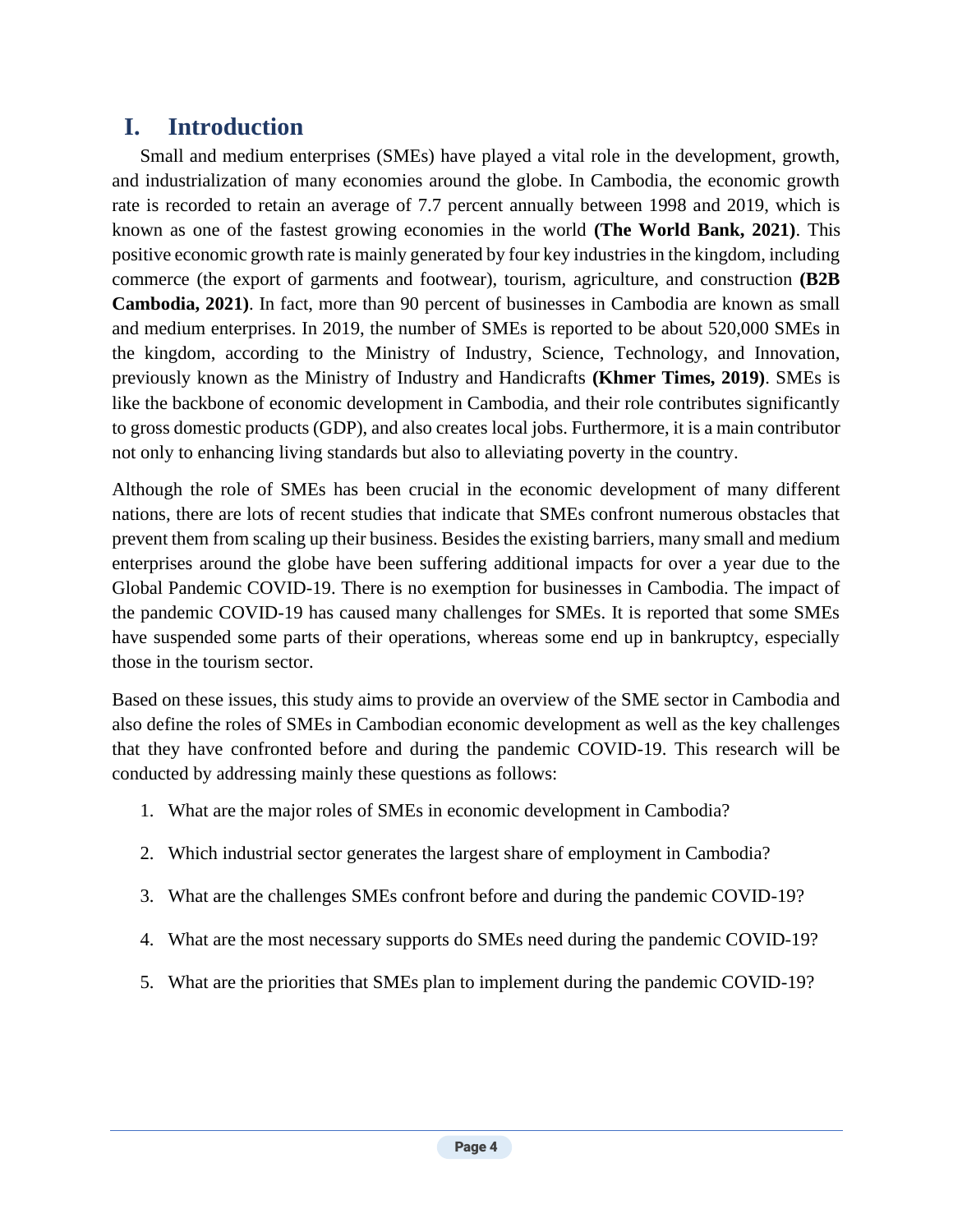# **II. Research Methodology**

# **1. Research Design**

To define the roles of SMEs in Cambodian economic development as well as to identify the challenges that SMEs confronted, this study is carried out based on two types of research methodologies: secondary research and primary research. Regarding secondary research methodology is applied to gather available information relevant to the roles of Cambodian SMEs in economic development as well as their challenges before the pandemic COVID-19. Whereas primary research methodology is conducted to detect any challenges that Cambodian SMEs have faced during the global pandemic COVID-19, this insight has been retrieved from the report of Business Confidence and Digital Capability 2021, which was carried out by the Cambodia Investor Club Association (CiC).

## **2. Data Collection**

This research paper is compiled based on both primary and secondary data. The primary data was collected with the support of the Cambodia Investor Club Association through the sending of a web link, which is an online self-completion platform, to target audiences. It takes approximately 10 minutes to complete the survey. This primary research was conducted from May 7th to June 14th, 2021. Whereas the secondary data was collected based on reliable sources on the internet through online articles, books, publications, and academic journals, etc.

# **3. Sample Size and Sampling Method**

The primary research was surveyed based on 103 samples. A sample of existing Cambodia Investor Club Association members who are business owners and members of the top management team was chosen at random.

# **4. Data Analysis**

Descriptive statistics are employed as an analysis method in this study, along with a data analysis program called SPSS V25.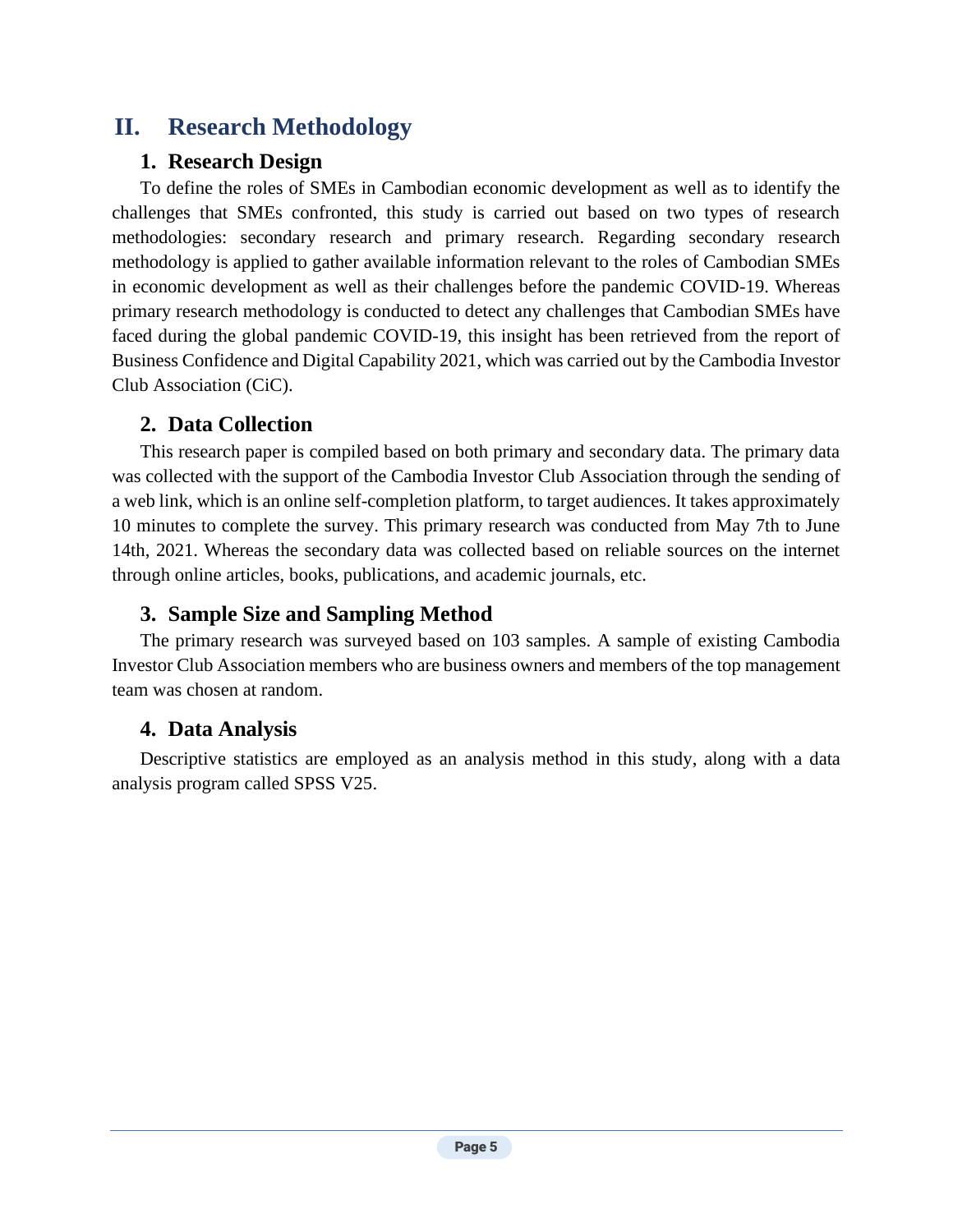# **III. Context of SMEs in Cambodia**

# **5. Definition of SMEs**

Small and medium-sized enterprises have no worldwide definition, but it is normally categorized according to the size of the company, the number of employees, the balance sheet total, as well as turnover, whose boundaries are different from one country to another. In Cambodia, the definition of a SME is divided into three sectors, including agriculture, industry, and service and commercial. SME in each sector is defined by two criteria: the number of employees and the turnover or assets **(Office of the Council of Ministers, 2021)**. It can be indicated as follows: (See table 1)



## **6. Cambodia's Economy and COVID-19 Impact**

In the recent decade, Cambodia's economy has grown at an average of 7.7 percent annually between 1998 and 2019, which is known as one of the fastest growing economies in the world **(World Bank, 2021)**. The kingdom's favorable growth rate is primarily driven by four primary industries: commerce (garment and footwear exports), tourism, agriculture, and construction. However, the economy in the kingdom has been recently affected due to the impact of the global pandemic COVID-19. In fact, it has impacted a wide range of enterprises in Cambodia. It is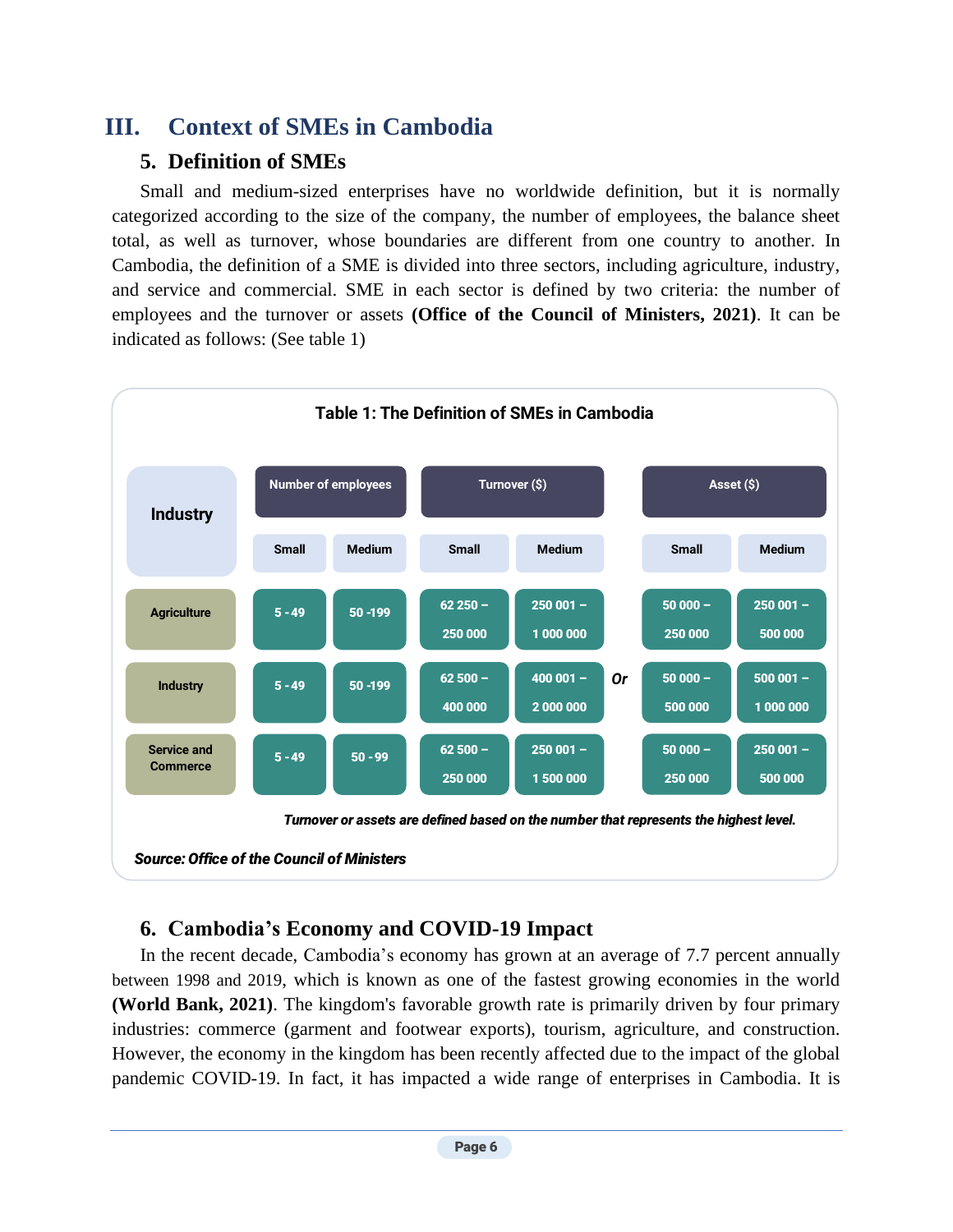reported that the tourism and business travel sectors have witnessed extraordinary decline since international travel ceased almost totally in March 2020. Many businesses in Cambodia, particularly small enterprises, have permanently shuttered due to the economic losses caused as a result of the COVID-19 lockdowns and travel restrictions. The analysis revealed that 47 percent of tourism-related small and medium firms had suspended operations since the pandemic began, based on surveys performed with approximately 1,000 tourism-related small and medium enterprises in various parts of the country in April 2021. Only 22 percent of enterprises indicated their activities had remained unchanged when COVID-19 showed up **(Asia Foundation, 2021)**. Due to the extended COVID-19 Pandemic, the Asian Development Bank (ADB) cut Cambodia's economic growth forecast to 1.9 percent in 2021, down from its April expectation of 4 percent. However, the country's economic growth rate will likely rebound to 5.5 percent in 2022 **(Asian Development Bank, 2021).** (See figure 1)



To alleviate the harmful impacts of coronavirus on Cambodia's economy, the government has implemented a variety of economic policies and administrative measures. Tax relief is one such policy measure that can help residents decrease their financial burden and maintain their purchasing power. To mitigate the consequences of COVID-19 on the labor market, the government is also giving financial aid to workers who have lost their sources of income. Small and medium enterprises are benefiting from the government's low-interest loans, which are creating prospects for economic revival. Ultimately, business and education sector digitization aim to mitigate the negative effects of social distance and movement restriction policies **(Open Development Cambodia, 2020)**.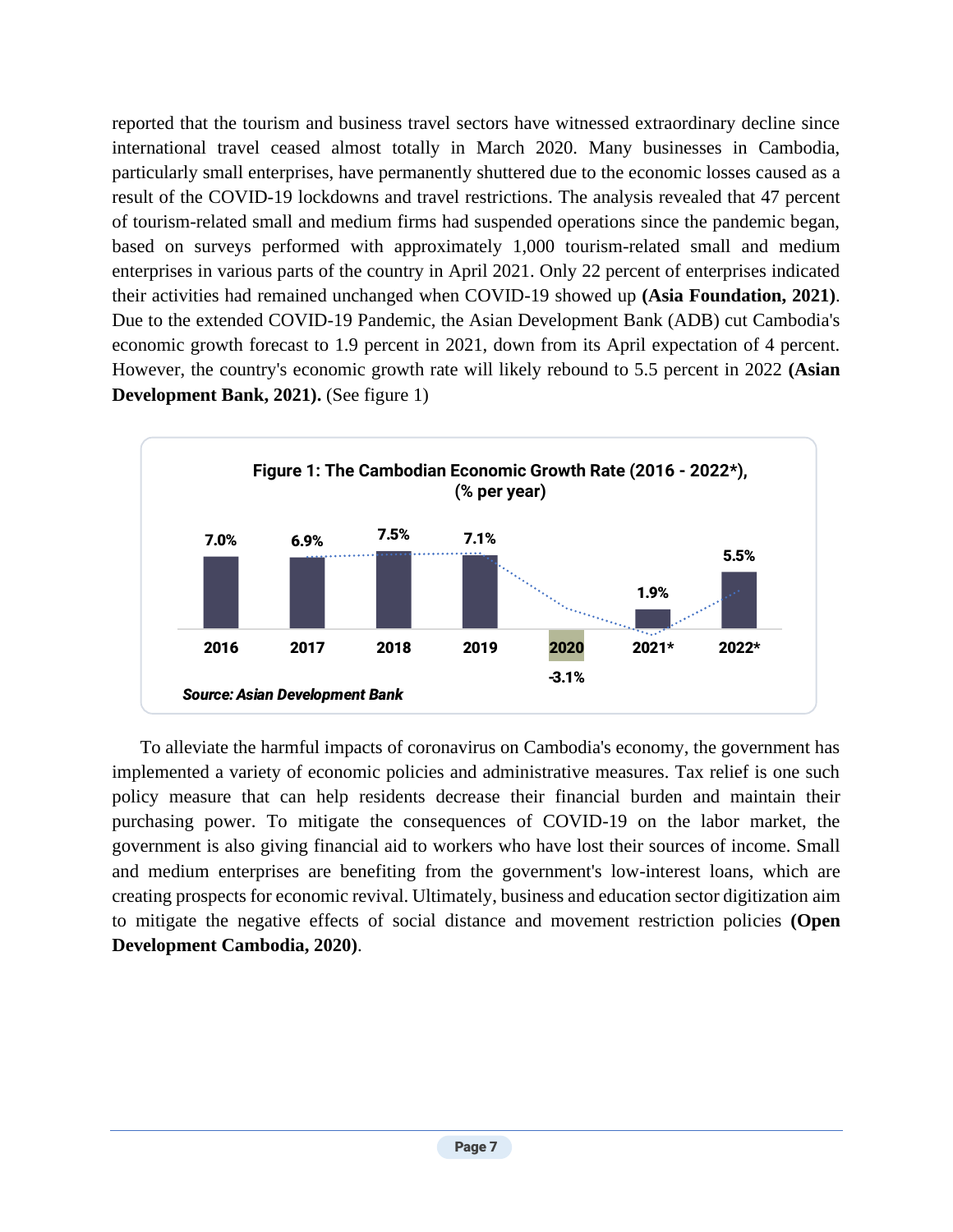#### **7. Overview on SMEs Sector in Cambodia**

SMEs in Cambodia have been categorized into three important sectors, including the production sector (agricultural processing, manufacturing, and mining), the service sector, and the trading sector (wholesale and retail) **(Open Development Cambodia, 2020)**. The SME environment in Cambodia has changed dramatically in recent years, and the Royal Government of Cambodia has taken significant initiatives to diversify the economy and boost SMEs as a main pillar of economic growth rather than relying solely on foreign direct investment (FDI). Many initiatives to boost Cambodia's SME ecosystem were launched in 2019: new SME tax and customs incentives were adopted, and several entities or programs were established under the Ministry of Economy and Finance's leadership (SME Bank, Techo Startup Center, Skills Development Fund, and Khmer Enterprise) **(Ratana, 2020)**.

#### **7.1. The Number of SMEs in Cambodia**

The majority of SMEs can be seen in Phnom Penh (23 percent), Siem Reap (19 percent), Battambang (9 percent), and Kampong Cham (8 percent) **(International Finance Corporation, 2019)**. Based on data from the Asian Development Bank (ADB), in 2014, the total number of enterprises in Cambodia was 513,759, while 512,870 were MSMEs, and another 889 were large enterprises. The number of MSME represents 99.8 percent of total enterprises in Cambodia, while its growth rate was 10.9 percent in 2014 **(ADB, 2020)**. (See table 2)



In 2010, there were 37 percent of small enterprise, 72 percent of medium enterprises, and 93 percent of large enterprises has been officially registered. By 2025, 80 percent and 95 percent of small and medium businesses are expected to be officially registered **(Royal Government of Cambodia, 2015)**. (See figure 2)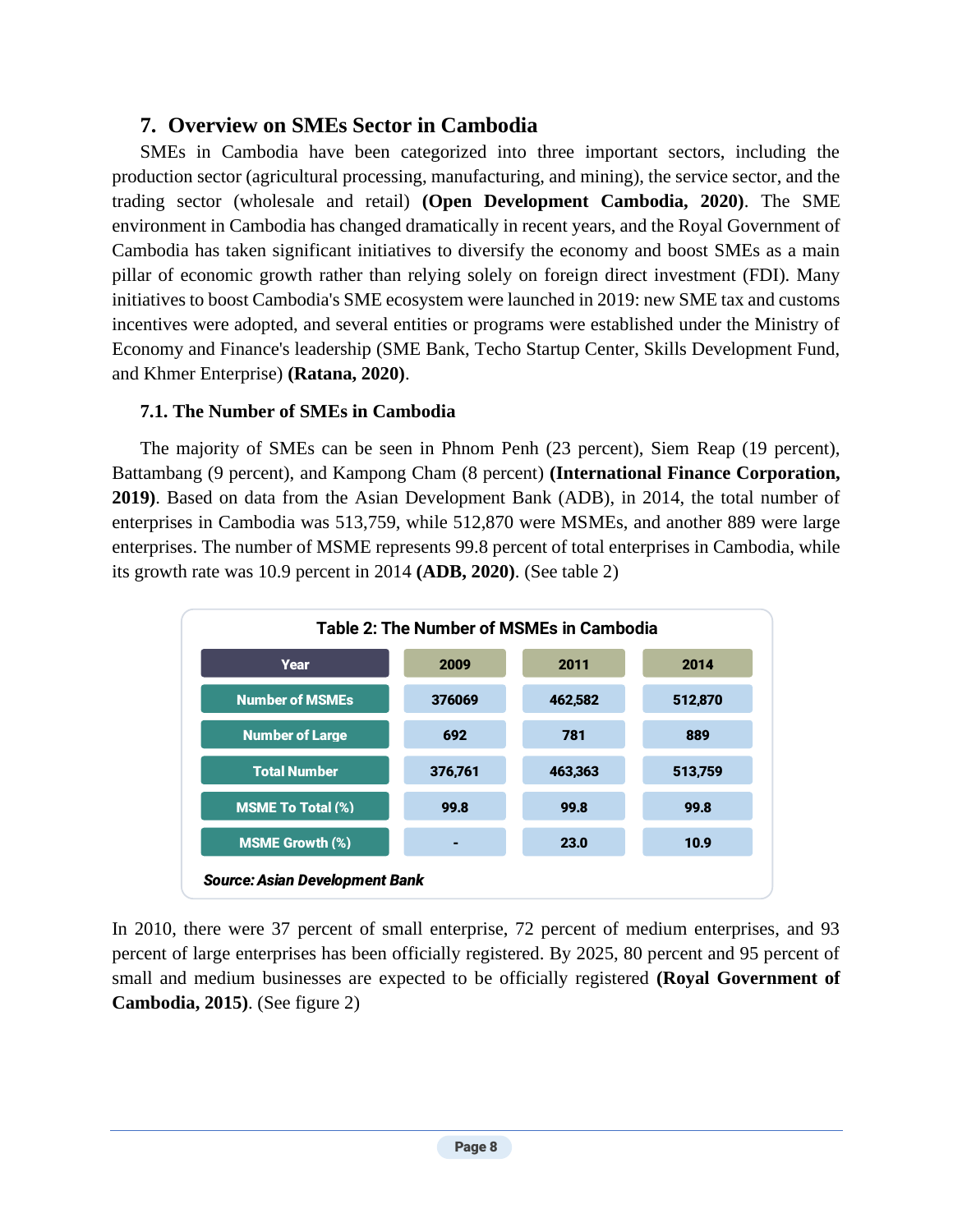

Nowadays, it's difficult to determine the number of businesses in Cambodia due to the large number of unregistered SMEs, particularly the number of micro firms. In addition, due to the scarcity of data on SMEs, forecasting patterns in their development is challenging. However, the number of registered SMEs has clearly grown in recent years, and this trend is likely to continue as Cambodia gets more connected to the ASEAN and global economies **(International Finance Corporation, 2010)**. The overall number of registered SMEs increased to 155,745 in 2018. According to Mr. Sokong, Secretary of State at the Ministry of Industry, Science, Technology, and Innovation, **stated that the number of SMEs in Cambodia was about 520,000 in 2019**. He also mentioned that it's critical to inform SMEs about the advantages of registering with the government. Since there are only about 150,000 SMEs registered, they are all producers**. (Khmer Times, 2019)**

#### **7.2. SME Segments in Cambodia**

The backbone of most growing economies is small and medium-sized enterprises (SMEs). Cambodia is no different from other countries. In 2019, Cambodia reported that 40 percent of the 510,000 businesses were in commercial (retail) commerce, 30 percent were in industry and manufacturing (mainly food and beverage), 22 percent were in agriculture, and 8 percent were in services and other. Regarding SME segments in Cambodia, 43.7 percent has operated in commercial, whereas 29.4 percent were in manufacturing, followed by 22.5 percent in agriculture, and 4.3 percent were in service and others (See figure 3), according to ministry of the Ministry of Industry, Science, Technology and Innovation **(Sok & Poovenraj, 2019)**.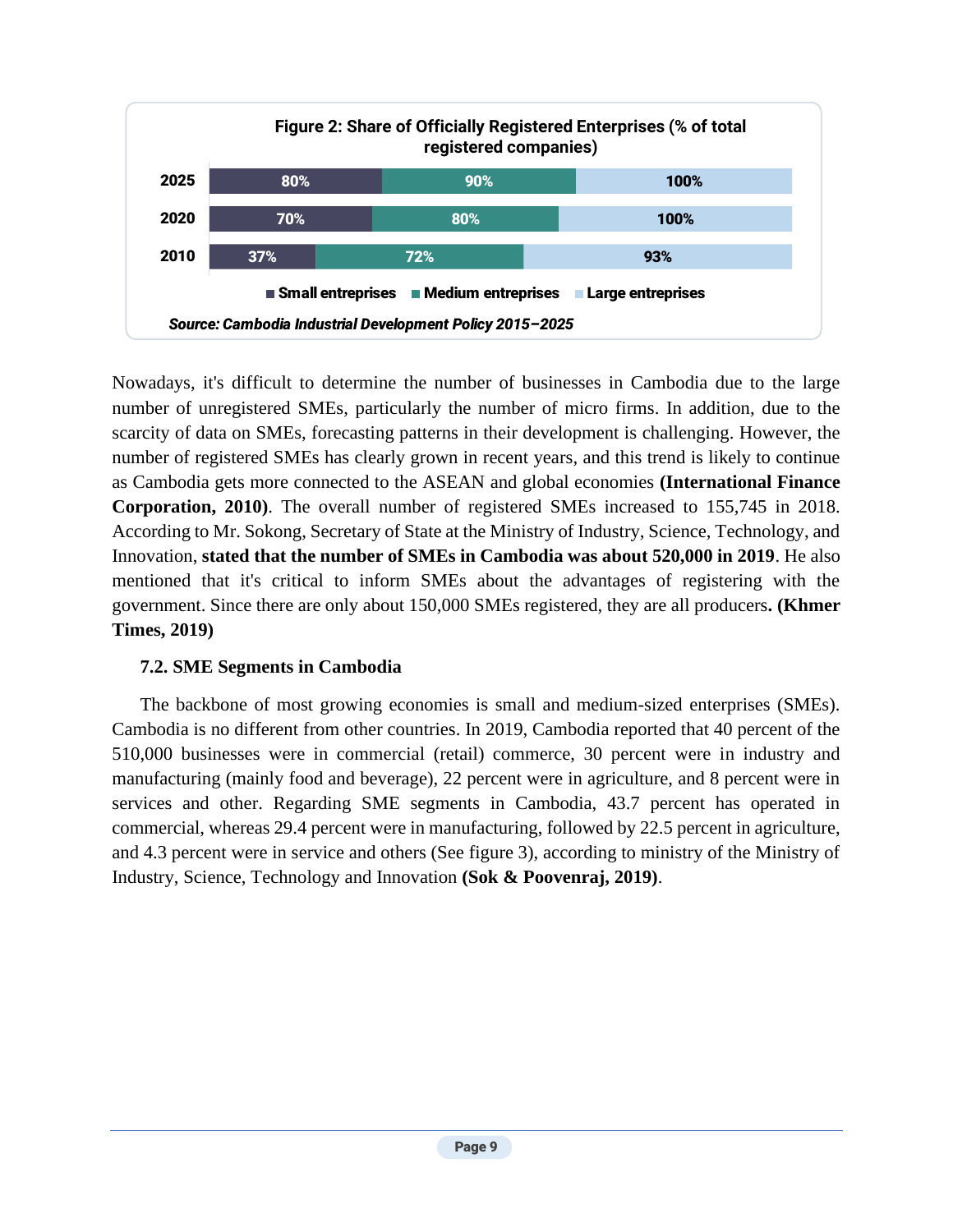

Cambodia has recently seen the development of high-growth medium-sized firms, many of which operate in the retail sector, as well as the creation of software startups, both of which have received a lot of attention. Overall, thanks to a strong business spirit and the dynamic environment given by the ASEAN market, Cambodian SMEs have experienced good momentum until the pandemic of COVID-19.

#### **7.3. Impact COVID-19 Pandemic on SMEs and Key Supportive Measures**

COVID-19 has had a negative impact around the globe, and major industries in Cambodia have suffered consequences as a result. To avoid the spread of the coronavirus, a number of enterprises have been forced to close temporarily, and tourism has certainly continued to struggle. Tourism has been one of the most hit industries, as a result of the airline industry's influence and global visa and travel limitations. As a result of the drop in business, several Cambodian hotels, resorts, and guesthouses were providing long-term rentals. Others have chosen to close temporarily, and others may even be renovating during the COVID-19 pandemic **(B2B Cambodia, 2020)**.

The Cambodian Ministry of Economy and Finance (MEF) has announced two major initiatives to safeguard the small and medium-sized enterprise sector from the economic onslaught caused by the COVID-19 pandemic. The first measure focuses on SMEs' compliance in terms of determining their ability to provide assistance, such as business consultants, lawyers, and legal consultants, as well as business registration, accounting, marketing, and technical issues. Through the SME Bank of Cambodia and the Agriculture Rural Development Bank, it promotes the development and funding of SMEs. The second measure will help SMEs by continuing to reform the regulatory framework and implementing it, promoting supported business services, supporting funding, promoting the market, driving and bolstering human resources and research and development, and promoting the conception of entrepreneurial skills **(The Phnom Penh Post, 2020)**. It is reported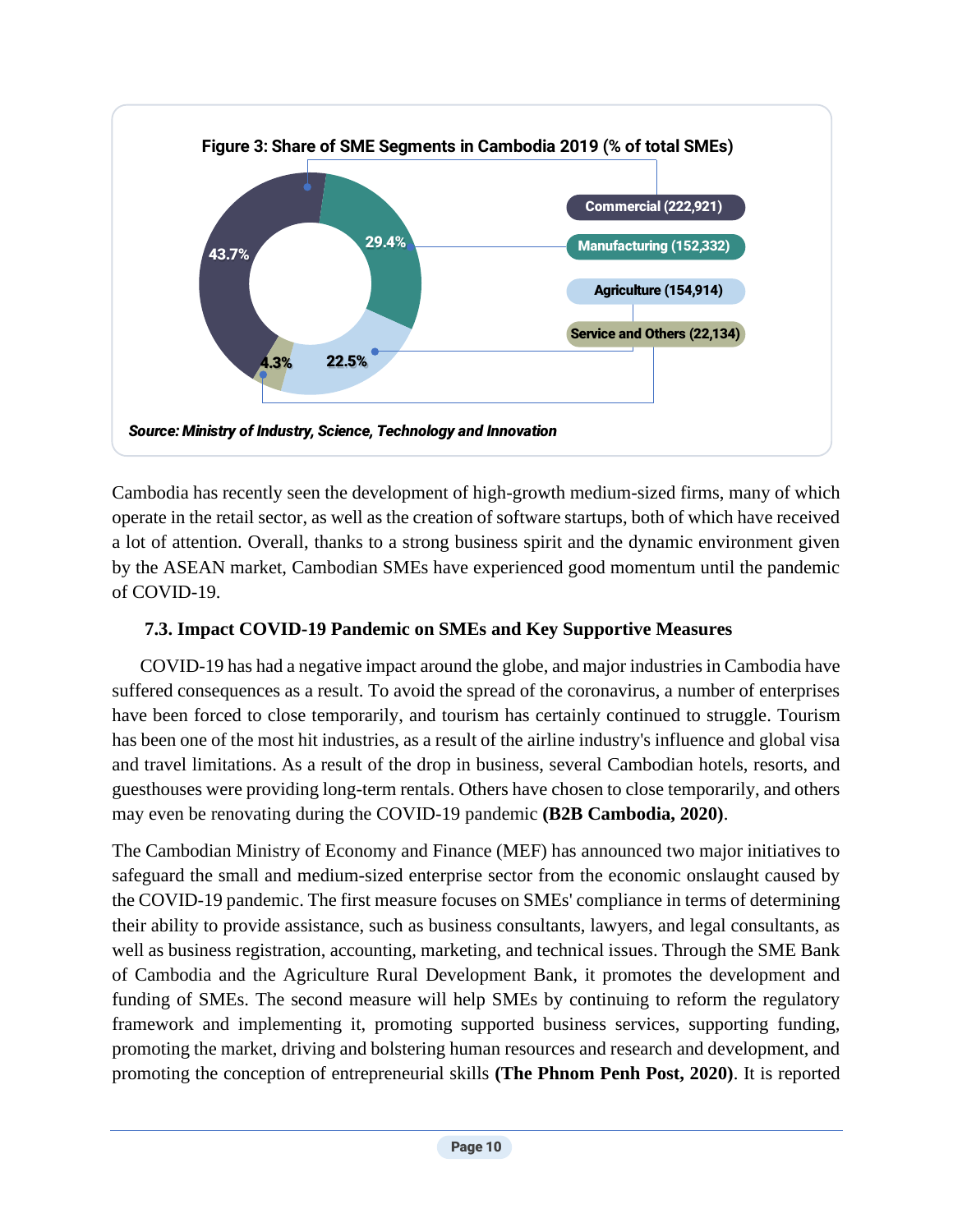that during the early stages of the coronavirus pandemic, the Cambodian government issued a variety of measures to protect small and medium-sized enterprises in Cambodia. In fact, the National Bank of Cambodia supports local SMEs by introducing monetary-easing measures such as lower interest rates on the Liquidity-Providing Collateralized Operation (LPCO) and Negotiable Certificates of Deposit (NCD), as well as lower reserve requirements, reducing the liquidity coverage ratio (LCR) and postponing the Capital Conservation Buffer (CCB) implementation. The Ministry of Economic and Finance also developed a USD 200 million loan guarantee scheme, in which SME Bank, a state-owned bank, guarantees loans in partnership with other private financial institutions. A special finance package of USD 50 million was also provided to SMEs through the Rural Development Bank **(Daiju, 2021)**. At least 200 impacted enterprises in the GTF (garments, textiles, and footwear) and tourist sectors received a package of tax relief, and 20,000 workers' NSSF (National Social Security Fund) contributions were suspended, according to the Asian Development Bank. 745 businesses had gotten tax relief as of November 4, 2020, and 364,823 workers' NSSF contributions had been suspended. Wage support was provided to a total of 350,817 people, surpassing the objective by 134 percent. In addition, women made up 34 percent of SME bank borrowers, surpassing the aim of 20 percent **(Asian Development Bank, 2021)**. (See table 3)

| N            | <b>Design and Monitoring Framework Indicator (DMF)</b>                                                                                                                                                                      | On<br><b>Track</b> | At<br><b>Risk</b> | Off<br><b>Track</b> |
|--------------|-----------------------------------------------------------------------------------------------------------------------------------------------------------------------------------------------------------------------------|--------------------|-------------------|---------------------|
| 1            | By June 2021, at least 70% of small and medium-sized enterprises (SMEs) that<br>received working capital support are still in business. January 2020 baseline: 0<br>SMEs receiving support under government scheme.         | ✓                  |                   |                     |
| $\mathbf{2}$ | By June 2021, at least 200 impacted firms in the GTF and tourism industries<br>receive a package of tax relief and suspended NSSF contributions for 20,000<br>workers. January 2020 baseline: 0 firms receiving tax relief. | ✓                  |                   |                     |
| 3            | By December 2020, of the government's \$44.5 million wage subsidy support<br>program to the hardest hit sectors, January 2020 baseline: 0 workers received<br>wage subsidies                                                | ✓                  |                   |                     |
| 4            | By June 2021, women represent at least 20% of total borrowers of working capital<br>loans from the SME Bank. January 2020 baseline: 0 women registered; SME Bank<br>only just established.                                  | ✓                  |                   |                     |

#### Table 3: Economic Stimulus Progress Since Baselines Were Established

*Source: Asian Development Bank*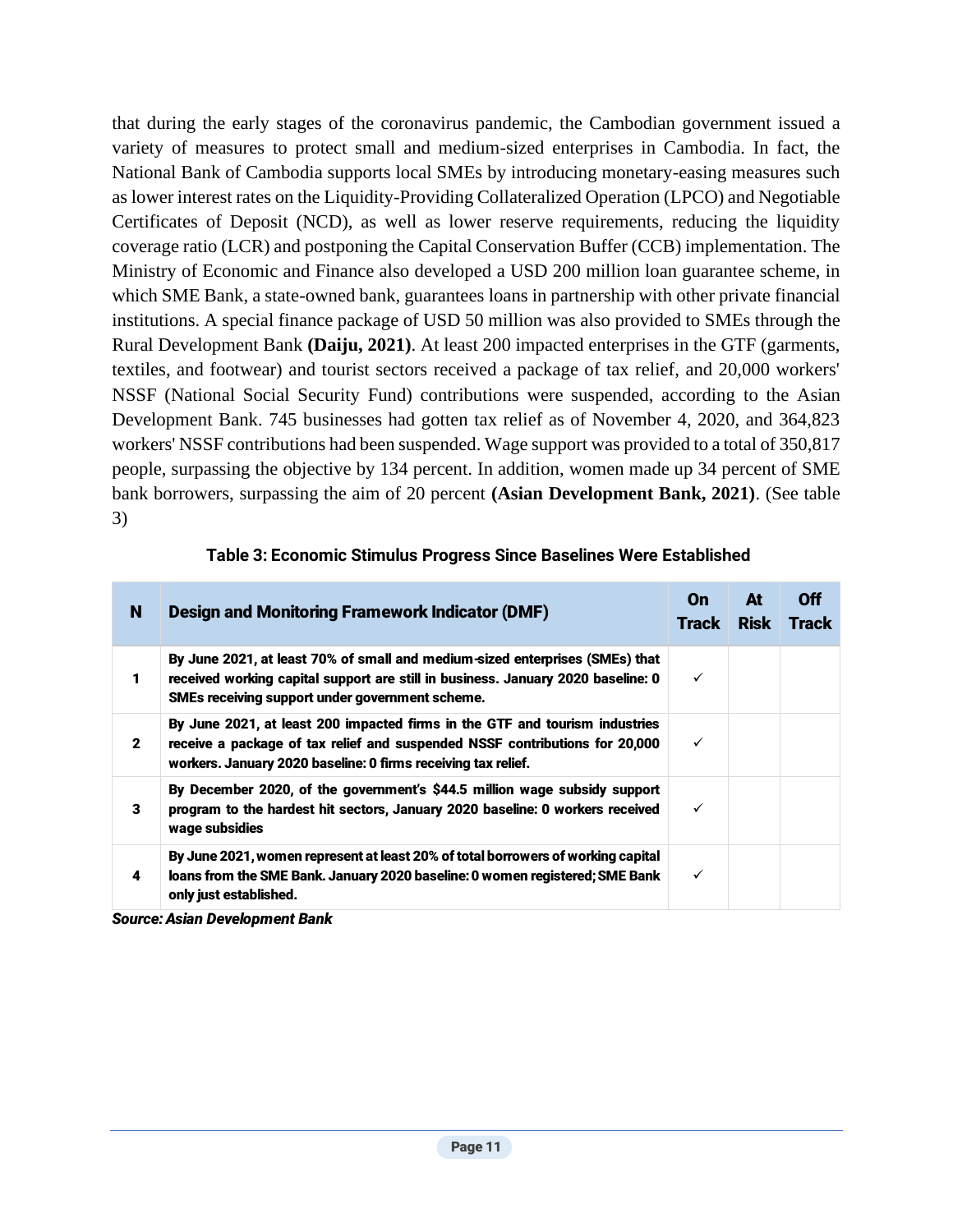# **IV. Results of the Research**

# **8. Contribution of SMEs in Cambodian Economic Development**

**8.1. The Major Contribution of SMEs to Cambodia's GDP**

Cambodia's economy is dominated by the private sector. Small firms, many of which are family-owned, make up the majority of private businesses. They are the backbone of Cambodia's economy. **While SMEs account for 99.8 percent of Cambodian businesses and provide 58 percent of GDP in 2018**, according to the Ministry of Industry, Science, Technology and Innovation, previously known as Ministry of Industry and Handicrafts **(Chhea, 2019)**. Based on the data of the World Bank, Cambodia's GDP was around 24.6 billion US dollars in 2018 (See figure 4), so with a contribution of 58 percent to GDP, SMEs have generated roughly 14.2 billion US dollars of the country's GDP. This value reflects the fact that SMEs have played a key role in Cambodian economic development **(World Bank, 2021)**.



According to the World Bank, Cambodia's gross domestic product (GDP) is made up of three economic sectors, including agriculture, industry, and services. Agriculture generated 22.8 percent of Cambodia's gross domestic product in 2020, while industry contributed 34.7 percent and the services sector contributed 36.2 percent. It highlights the fact that businesses that operate in the service sector contribute the largest share of Cambodia's GDP **(World Bank, 2021)**. (See figure 5)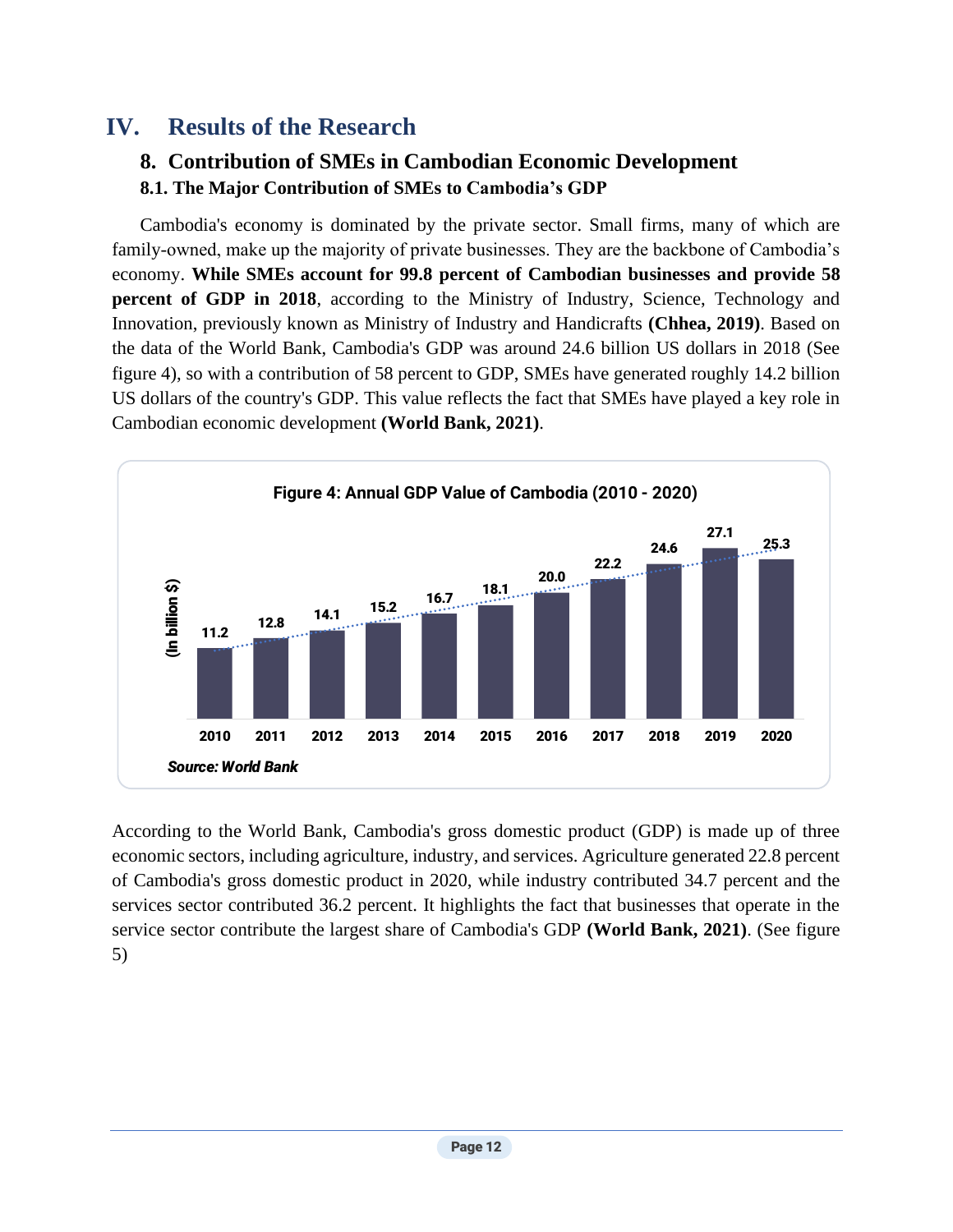

#### **8.2. Contribution of SMEs to Local Job Creation**

Small and medium-sized businesses (SMEs) have long been seen as a key engine of economic development in developing countries. One of the major roles of SMEs is to help create jobs all around the country. Due to an increase in the number of SMEs, employment migrated to neighboring countries, and the unemployment rate has reduced dramatically. In 2017, approximately one million jobs were created by MSMEs. According to the Annual Report 2018 of Ministry of Industry, Science, Technology, and Innovation, SMEs employed approximately 3.5 million to 4 million people, **contributed 70 percent of employment in Cambodia (Sok & Poovenraj, 2019)**. SMEs utilized 13 percent of the labor force, whereas micro firms employed 58 percent and big enterprises employed 28 percent **(International Finance Corporation, 2019)**. Cambodian employment is classified into three main sectors: agriculture (primary), industry (secondary), and services (tertiary), according to the Cambodia Socio-Economic Survey. In 2020, the service sector accounted for 38.4 percent of total employment, followed by 35.5 percent for agriculture sector and 26.1 percent for the industry sector. (See figure 6)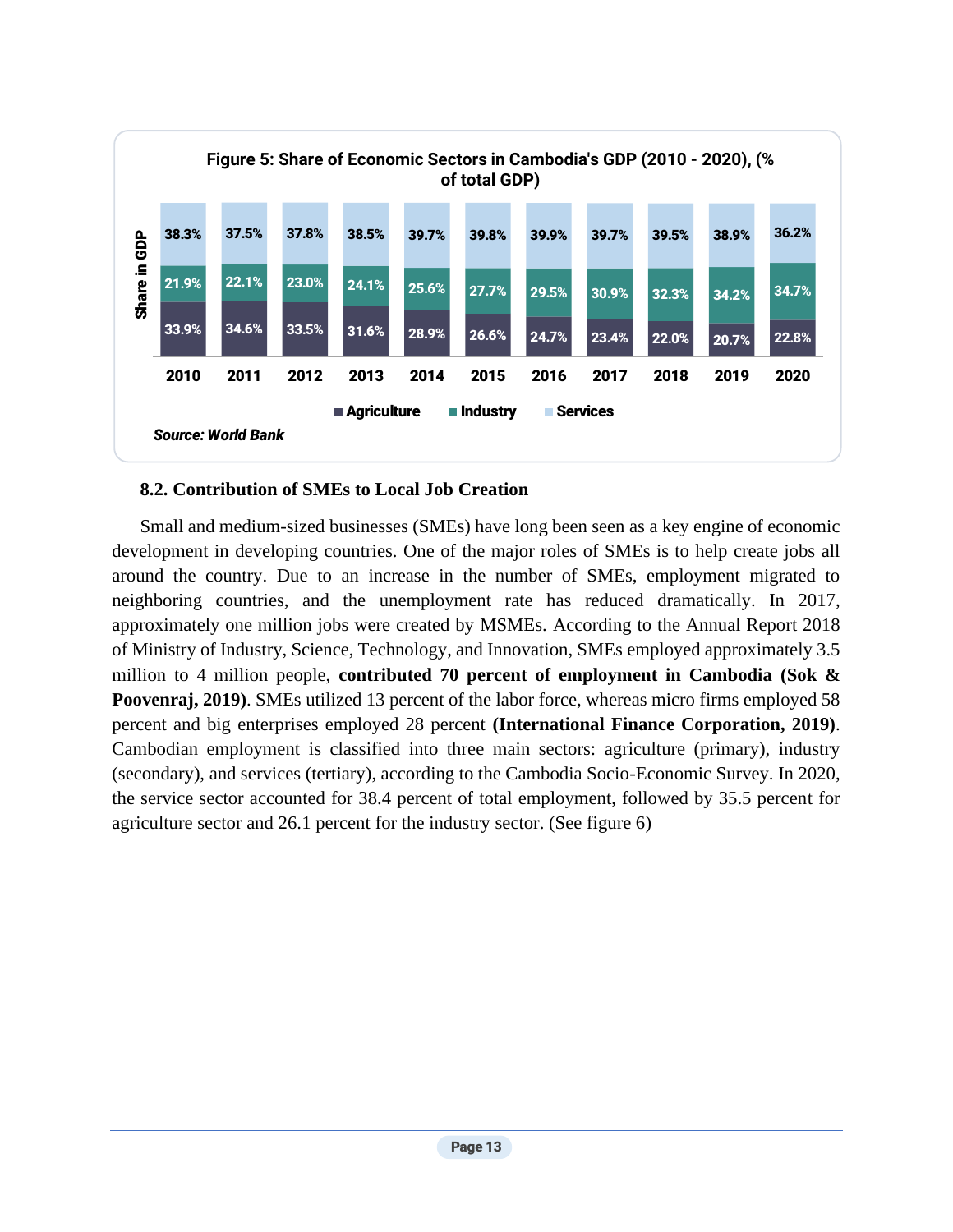

**The statistic above reflects that service sector generated the largest share of employment in 2019/20, it accounted for 38 percent of employment in Cambodia.** Also, Cambodia's employment rate was recorded to be 85.4 percent, while the country's unemployment rate was merely 2.4 percent in 2020. In Phnom Penh, there is 77.5 percent employment rate and 3.7 percent unemployment rate. The employment rate was likewise high in both other urban and rural regions, but the unemployment rate in both categories was low, at less than 3 percent, according to Cambodia Socio-Economic Survey 2019/2020, **(National Institute of Statistics, 2020)**. (See figure 7)



### **8.3. SMEs' Role in Local Poverty Alleviation**

One of the important roles of SMEs is to generate income for low-income people and vulnerable populations in Cambodia. The international poverty lines are set at \$1.25 and \$2.00 per capita per day. In 2012, the poverty rate at the national poverty line for Cambodia was 17.7 percent. Between 2003 and 2012, poverty rate at national poverty line of Cambodia was declining at a moderating rate to shrink from 50.2 percent in 2003 to 17.7 percent in 2012 **(World Bank, 2021)**. (See figure 8)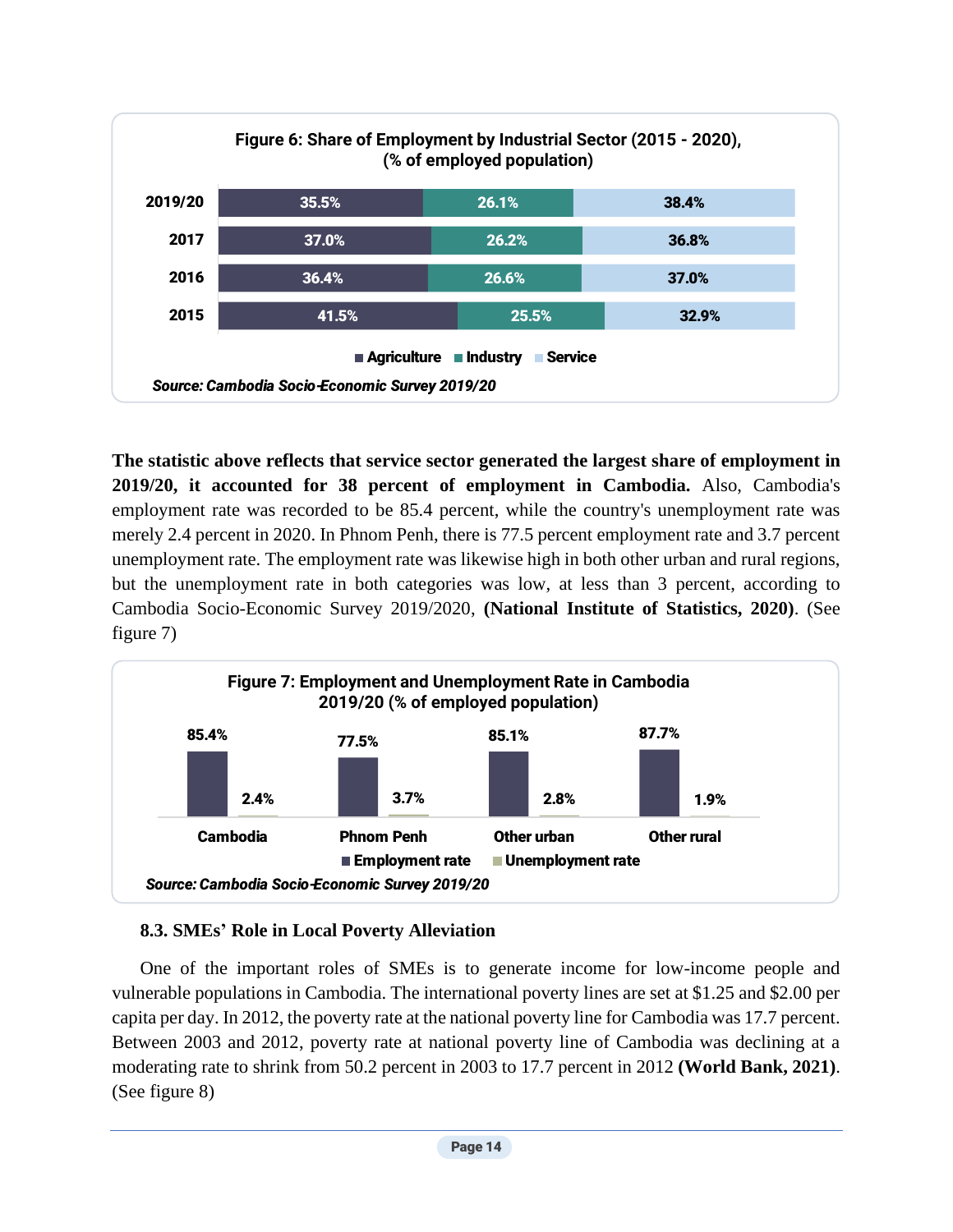

The number of SMEs in Cambodia keeps increasing annually, while the poverty rate in Cambodia has significantly declined every year. It reflects the vital role of SMEs in reducing the poverty rate in the kingdom. However, the impact of COVID-19 appears to have marginally raised Cambodia's poverty rate. The UNDP predicts that COVID-19 will increase poverty rates by 17.6 percent in 2020, with 1.34 million people falling back into poverty **(UNDP, 2020)**.

#### **8.4. Role of SMEs in Enhancing Living Standard**

SMEs are reported to contribute to the improvement of livelihoods for many people in Cambodia. It can be described by the annual growth rate of SMEs as the monthly average disposable income of Cambodian people keeps increasing every year. In 2019/20, the disposable income was 555.5 US dollars on average per month with the annual growth rate of 16 percent. It shows that the living standards of Cambodian people have improved every year due to the contribution of SMEs **(National Institute of Statistics, 2020)**. (See figure 9)

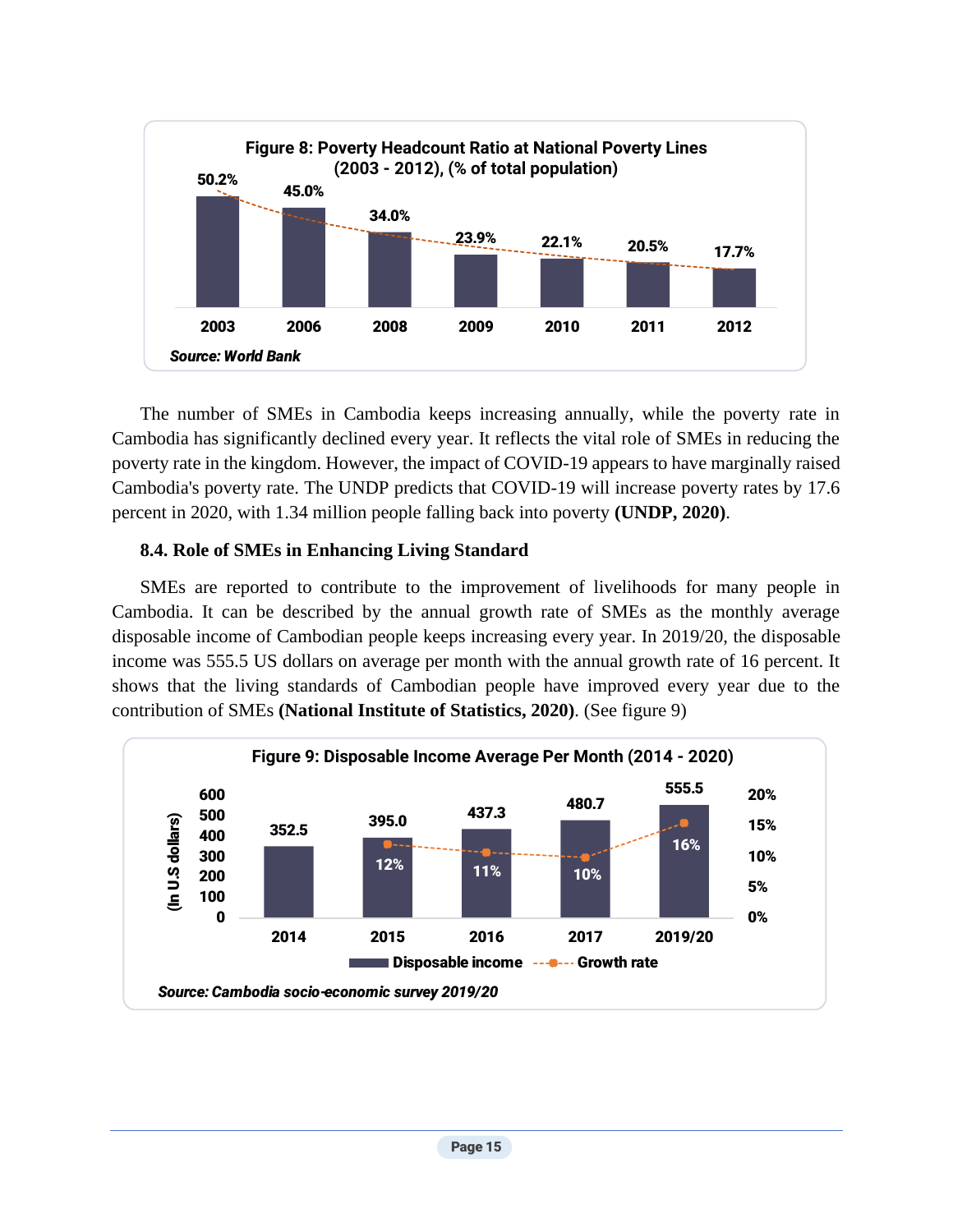#### **8.5. SMEs' Contribution to Cambodia's Exports**

Cambodia's exports are dominated by textile goods, which account for around 70 percent of total exports. Other exported products include vehicles, footwear, natural rubber, and fish. Cambodia's main export partners are the United States, Hong Kong, Singapore, Canada, Germany, and the UK **(Trading Economics, 2021)**. In 2019, **SMEs accounted for a mere 10 percent of Cambodia's exports (ADB institute, 2020)**. In 2019, Cambodia's export of goods totalled 14.8 billion US dollars (Figure 10), with SMEs accounting for approximately 1.48 billion US dollars of Cambodia's export.



#### **9. Challenges for SMEs in Cambodia 9.1. Challenges before the Pandemic COVID-19**

#### • **Internal Aspect**

#### *1. Concerns about financial access*

Small businesses still have a hard time getting financing. Access to finance remains a barrier for 66 percent of Cambodian businesses, with the biggest challenge for MSMEs being accessed to working capital. Despite the fact that financial services have been more widely available in recent years, about a third of the population is still unable to utilize them **(Open Development Cambodia, 2020)**. This dilemma is accepted to exist since some SMEs do not record appropriate financial information, making it impossible to demonstrate the performance of their businesses. This problem is linked with uncertain operational management as well as an unidentified market size, which creates a barrier for SMEs that prevents them from obtaining finance access.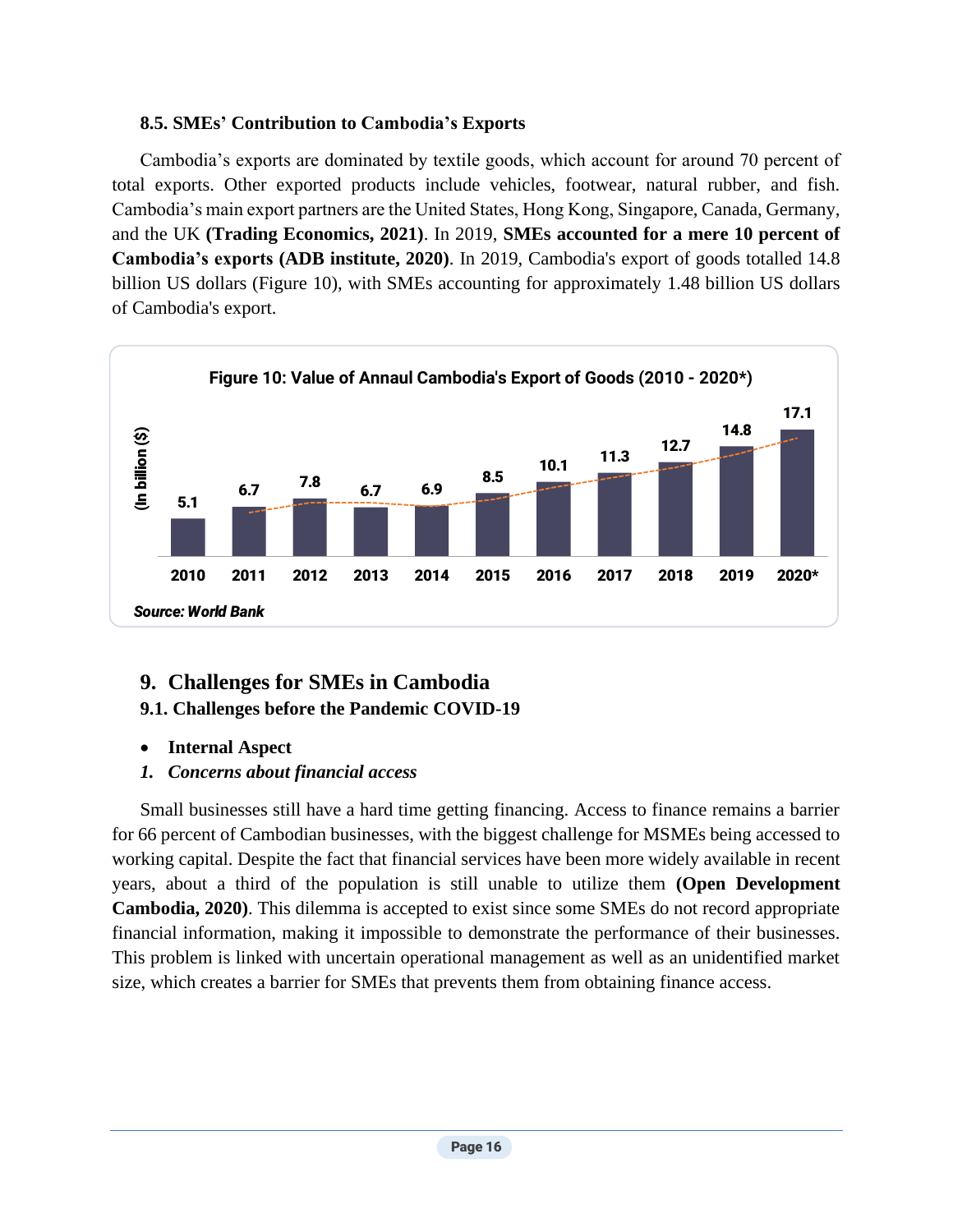#### *2. Technical skills and knowledge*

Technical skills and knowledge are in short supply. The country's lack of human capital, such as qualified and skilled workers, technicians, and engineers, makes it difficult for it to absorb and use contemporary technologies for industrial development. Dealing with a labour shortage, low productivity, skills mismatches, and rising salaries is a significant barrier for Cambodia's future growth **(Open Development Cambodia, 2020)**. Also, the capability of SME owners to accomplish the company's goal remains inadequate, requiring the development of management and leadership abilities.

#### • **External Aspect**

#### *3. Insufficient facilitation and support*

Inadequate assistance and facilitation from appropriate institutions discourages growth and fails to address rising SME problems. A monitoring mechanism should be established to increase pressure on responsible institutions and government agencies to take action and enhance the business environment for SMEs **(Open Development Cambodia, 2020)**.

#### *4. Competition through regional and global market expansion*

Through the industrial revolution and globalization, competition is increasing through regional and worldwide market expansion. Starting a business, operating a business, and ending a business in Cambodia is relatively expensive. Cambodia is at a competitive disadvantage in comparison to its neighbours due to an inadequate electricity supply **(Open Development Cambodia, 2020)**.

#### *5. MSMEs' informality*

MSMEs, particularly micro businesses, are remarkable for their informality. Micro enterprises are usually family-owned businesses that operate informally, making it difficult for the government to collect taxes and establish and implement support policies to help MSMEs progress up the value chain **(Open Development Cambodia, 2020)**. This difficulty also makes it difficult for SMEs to compete fairly. Since informal SMEs do not have to pay taxes, only registered SMEs do.

#### **9.2. Impact of COVID-19 Pandemic on Business Performance**

The information contained in this section has been entirely retrieved from the report of Business Confidence and Digital Capability 2021, which was produced by Cambodia Investor Association. It is found that the majority of companies had worse performances in 2020 and 2021. As shown in the figure 11, all key indicators, including revenue, net profit, number of orders, and employees, have decreased, while about one-third of the companies saw an increase in their level in 2020 and 2021. Less than 15 percent of the companies expected a better performance in 2021 compared to 2020. Even though the majority of companies had less revenue, they tried to retain their employees. As evidence, about half of companies remained with the same number of employees. (See figure 11)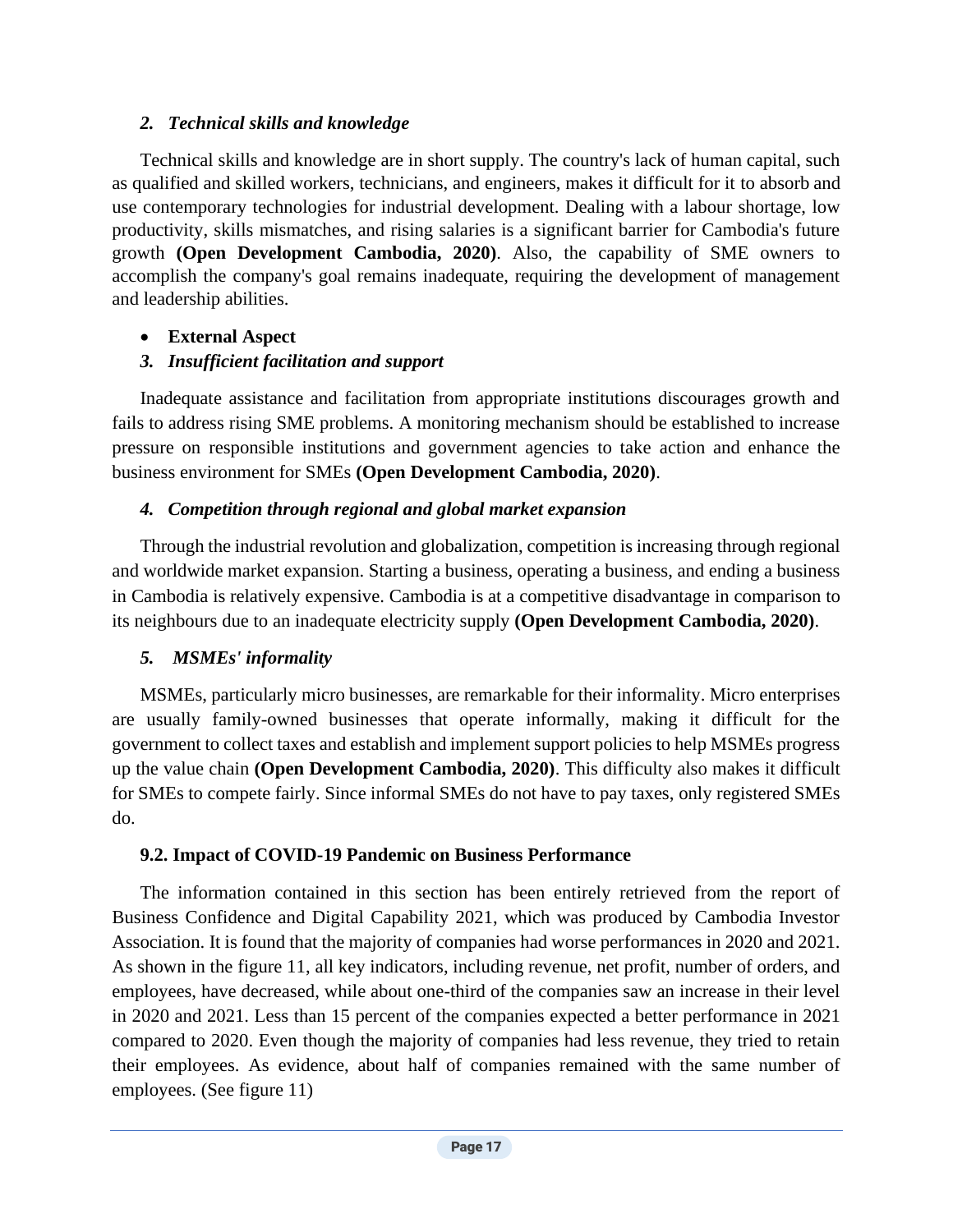

#### **9.3. Challenges during the Pandemic COVID-19**

According to the report, there are also some insights that particularly reflect key challenges SMEs have encountered during COVID-19. Those challenges can be described as follows:

- **Internal Aspect**
- *1. Financial risk*

Financial issues remain a major concern for many Cambodian SMEs during the global pandemic COVID-19. Based on the report of Business Confidence and Digital Capability 2021, **74 percent of SMEs revealed that they confronted decreased revenue**. Moreover, **53 percent of them have had a problem with shortage of cash flow** (See figure 13). However, this issue occurs in many SMEs from various industries. There are 25 percent of SMEs in wholesale and retail sector, and 18 percent of them in construction and real estate represented the two businesses sector that have been encountering with the most cash flow issues, while another sectors including agriculture, manufacturing, utility, information technology and communication, education, accommodation and foodservice, as well as human health and social work, all suffered cash flow problems, but the statistic claimed that less 10 percent of them did. (See figure 12)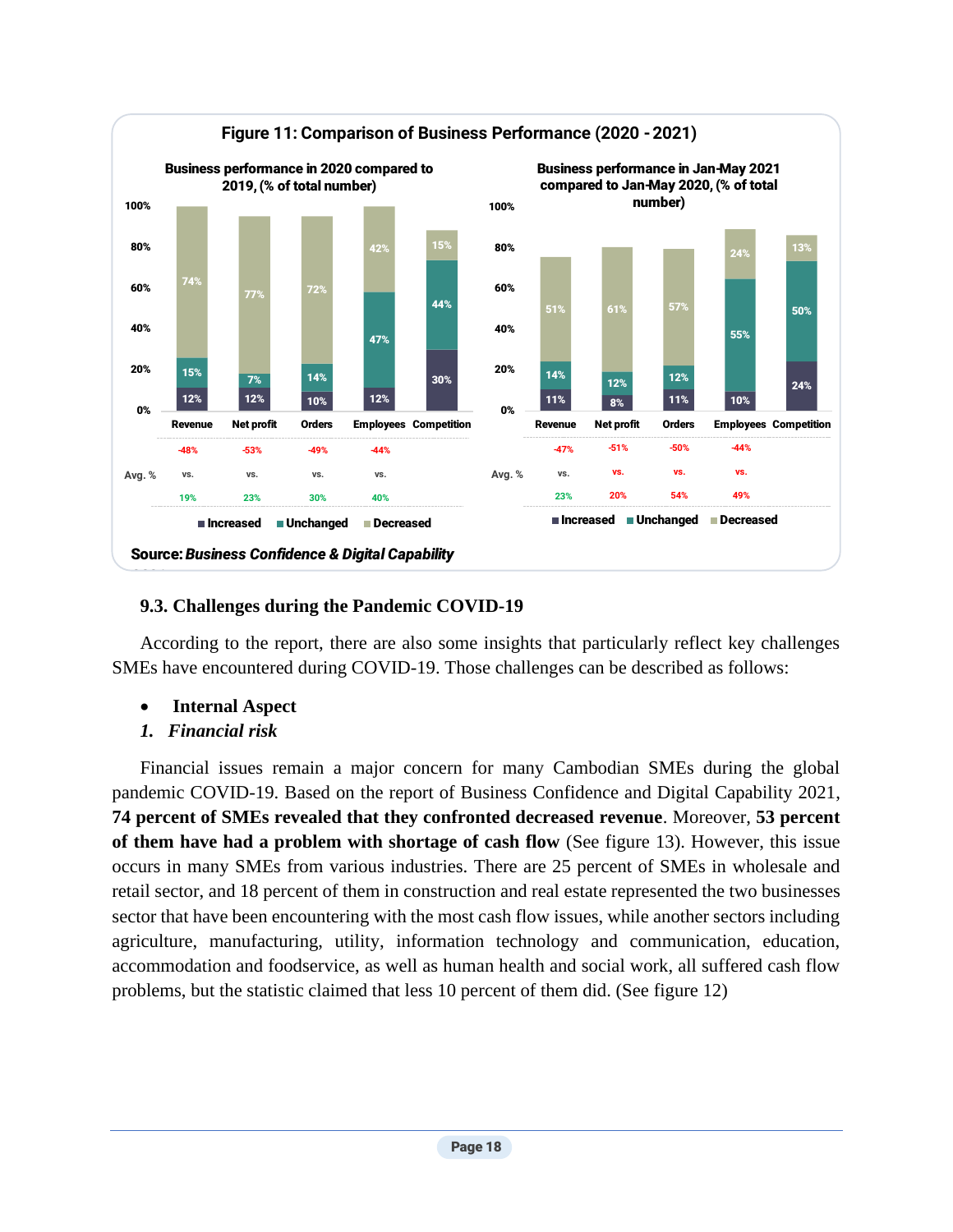

#### *2. Concern about COVID-19 and metal heath*

The global pandemic COVID-19, in addition to endangering people's physical health, has also had a significant influence on human mental health. There is no exemption for Cambodia. Many people were anxious and distressed as a result of the COVID-19 impact. The result of the study has confirmed that **62 percent of SMEs owners concerned about another wave of COVID-19 pandemic**, since if there is another wave occurred, their business operation would be forced to suspend which affected dramatically on their revenue. **Whereas 47 percent of them stated that they have increased stress and worry about the impact of COVID-19 pandemic** (See figure 13). They have no idea what will happen the next day because the situation with the COVID-19 pandemic is still unpredictable.

#### *3. Lack of human resources*

Human resources are still an issue for Cambodian SMEs. The impact of COVID-19 has increased the pressure on human resource management, which affects the operations of many Cambodian businesses, particularly SMEs. The statistics of Business Confidence and Digital Capability 2021 report found that **16 percent of SMEs encountered a shortage of workers to fulfil the operations of their companies** (See figure 13). It indicated that the lack of human resources remains a main challenge for Cambodian firms. Besides, **only 1 percent of them have difficulty in retaining employees**.

- **External Aspect**
- *4. Supply chain issues*

COVID-19 has caused widespread disruption in all economic sectors and industries around the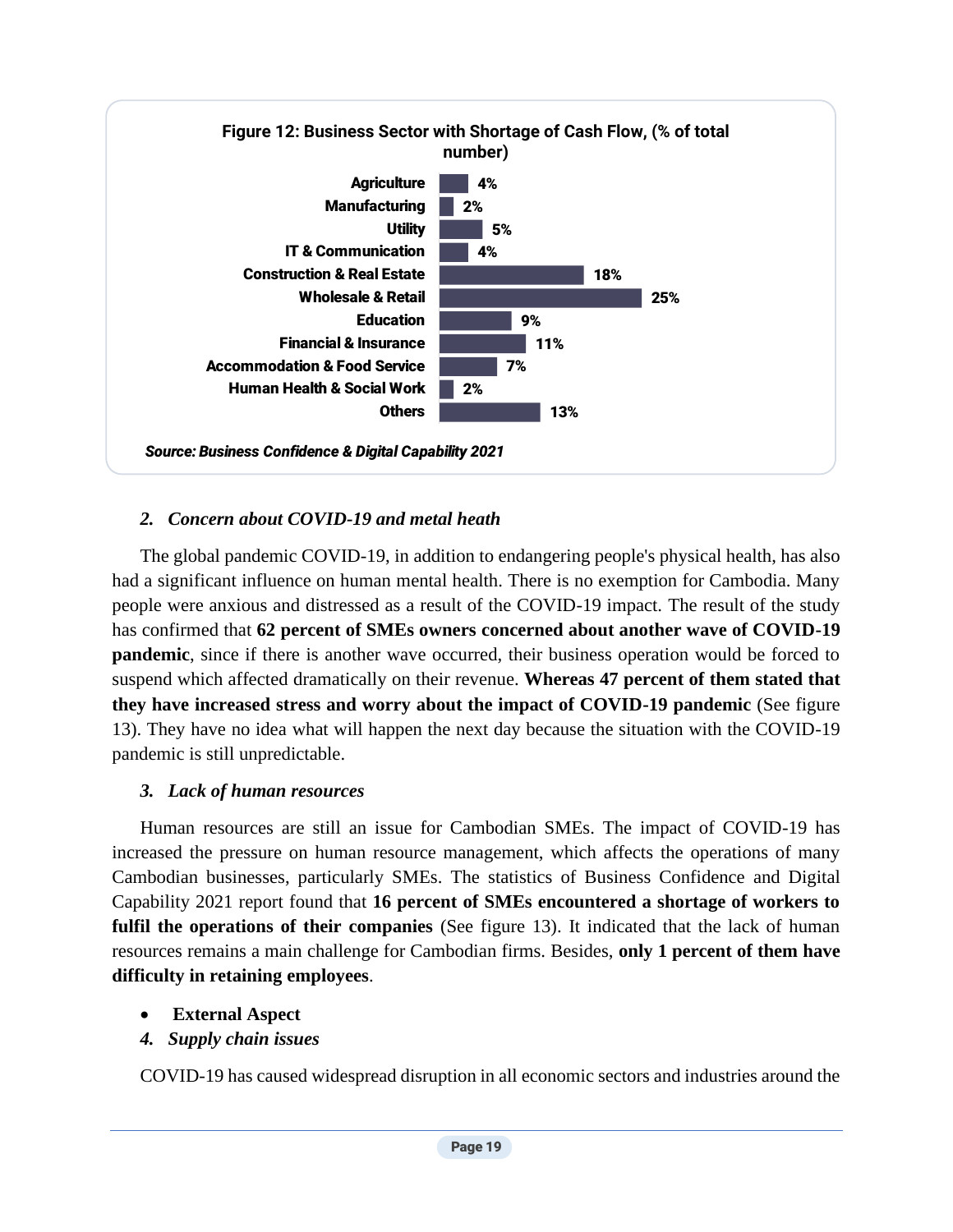world. The COVID-19 lockdown measures have resulted in production halts, restrictions on people and goods movement, border closures, logistical constraints, and a slowdown in trade and business activity. The supply chain plays a significant role in improving the business performance of many companies in Cambodia. However, the impact of the COVID-19 pandemic has disrupted the supply chains of numerous local businesses. According to the findings of the Business Confidence and Digital Capability 2021 report, **29 percent of SMEs experienced trouble delivering their goods**. **While 22 percent of them were experiencing supply or input material shortages. Whereas 19 percent of them had supply chain issues that affected operations** (See figure 13). This reflects that supply chain issues have become an obstacle for businesses in Cambodia amid the COVID-19 pandemic.

#### *5. Concern about losing customer*

Many businesses in Cambodia have been forced to temporarily suspend operations in order to prevent the spread of the COVID-19 disease. This measure created an interruption in the relationship between business and consumer for a while. Based on the finding, **13 percent of SMEs owners concerned that their customer might be unaware of the reopened business**, resulting in a drop in demand for their products or services (See figure 13). Furthermore, COVID-19 has generated a phenomenon that shows a shift in consumer demand, since consumers are increasingly making online purchases rather than offline purchases. The market's movement has changed throughout time, so SMEs have to be adaptable in order to meet demand on time.

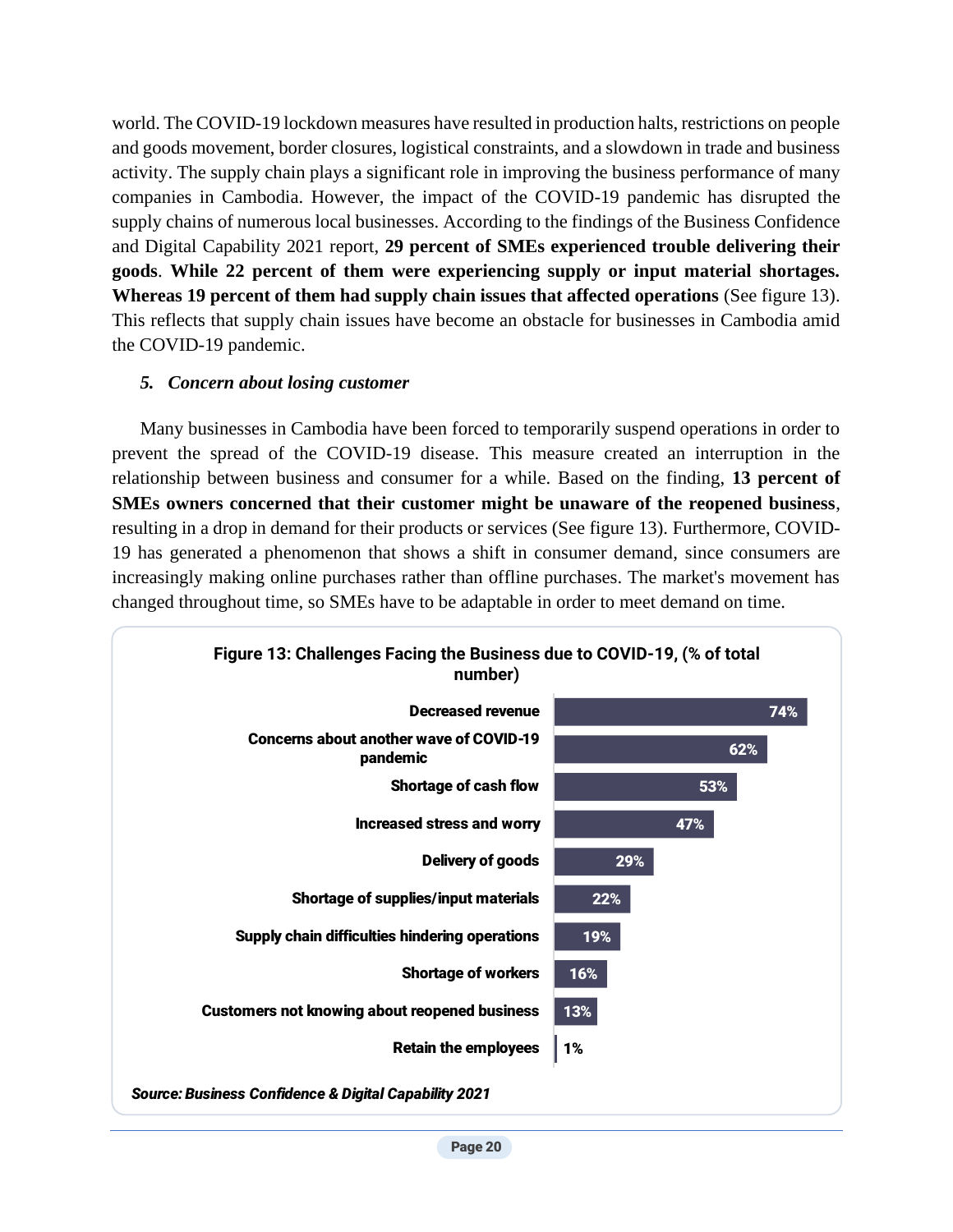#### **10.SMEs' Actions to Tackle the Challenges**

According to the report of Business Confidence and Digital Capability 2021, many business owners have implemented various measures to sustain their business and also to tackle the challenges during the pandemic COVID-19. To address the operational issues caused by the pandemic, nearly half of the surveyed companies implement health and safety measures, as well as work-from-home policies. Less than one-third of businesses attempt to diversify their products and services in order to meet market demands. It also appears that they attempted to use an online channel for marketing and sales. As sales fell, **approximately 26 percent of companies attempted to negotiate payment terms with suppliers**. **About 56 percent of them claimed to be moderately or extremely effective**. **Negotiation with banks and MFIs emerged as a solution during this time period, with 47 percent of them claiming to be effective**. (See figure 14)

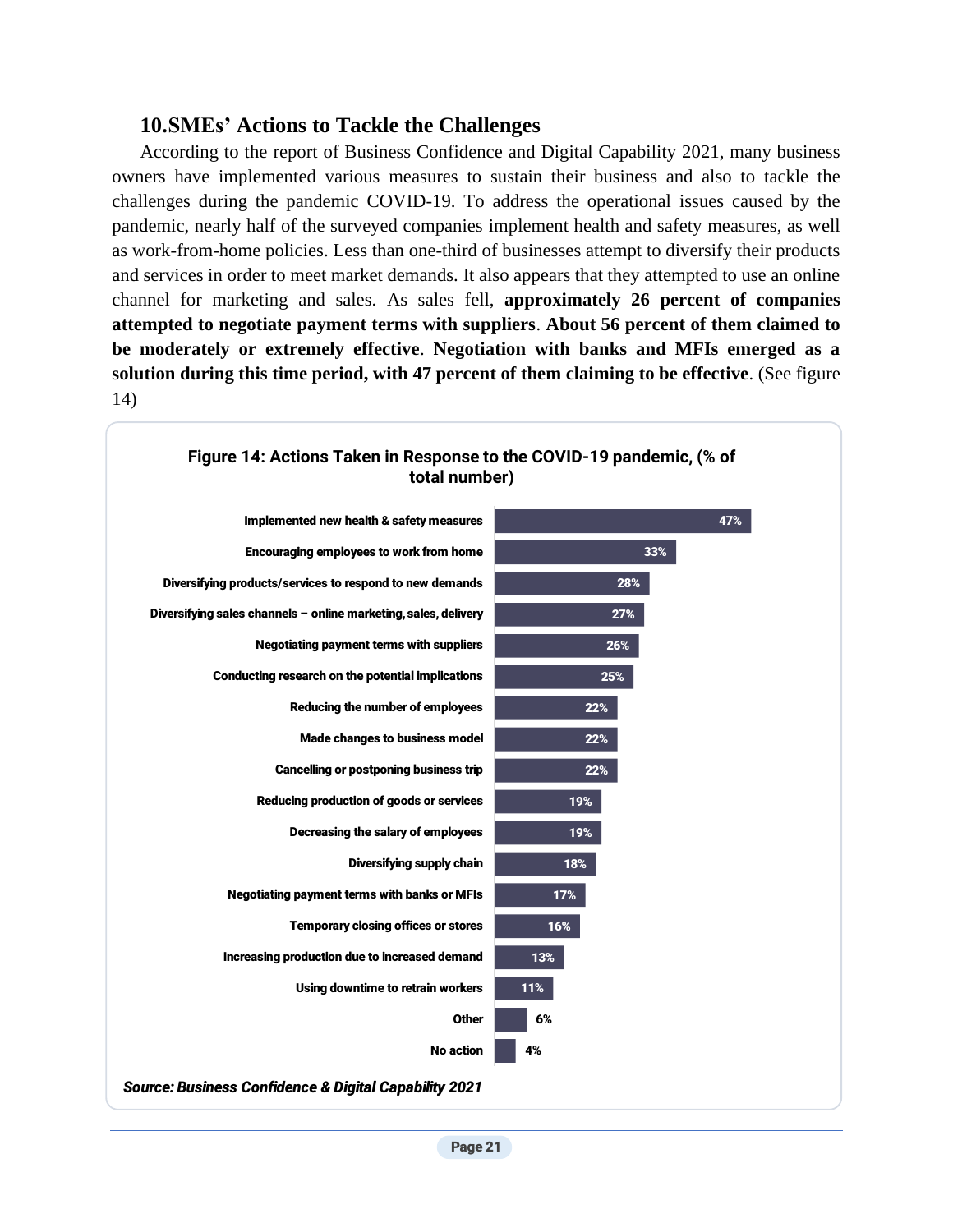#### **11.The Support Required by SMEs amid COVID-19 Pandemic**

The consequence of COVID-19 has had a significant impact on the private sector in Cambodia. Many business owners have been looking for any support they can get to help their company survive and thrive during the pandemic. **It is found that more than half of SMEs owners stated that they need supports for their capacity development and marketing plan**. **While almost half of them need finance support in term of short- or long-term debt as well as advice for their sale plan and operational plan**, according to the report of Business Confidence and digital Capability 2021 (See figure 15). Most businesses experienced a significant decline in sales as a result of the COVID-19 epidemic, which is why so many business owners want marketing advice in order to increase demand for their products and services in the market. Aside from that, the majority of them take advantage of the circumstance by focusing on the development of their personal and staff capacity in order to increase their ability to meet market demand when the business environment returns to normal.

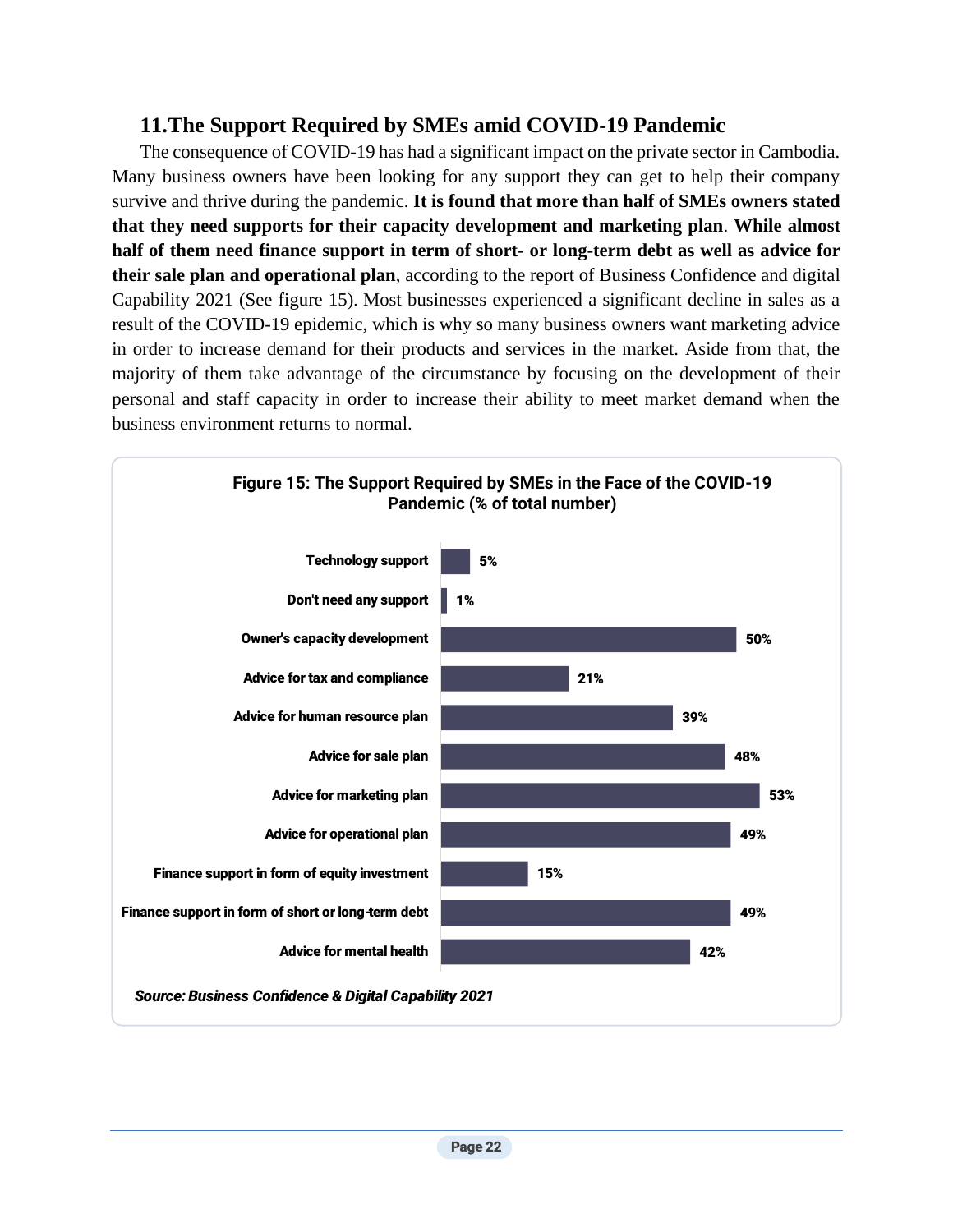## **12.Priority Investment Area before and during the COVID-19 Pandemic**

Before COVID-19 pandemic, most of the company focus on market expansion, staff's capacity development, market and promotion, operation efficiency and digital technology. During COVID-19 pandemic, **most of the companies shifted its the priority investment areas toward digital technology, staff and owner capacity development**. At the same time, the operation efficiency also remains important for business (See figure 16).

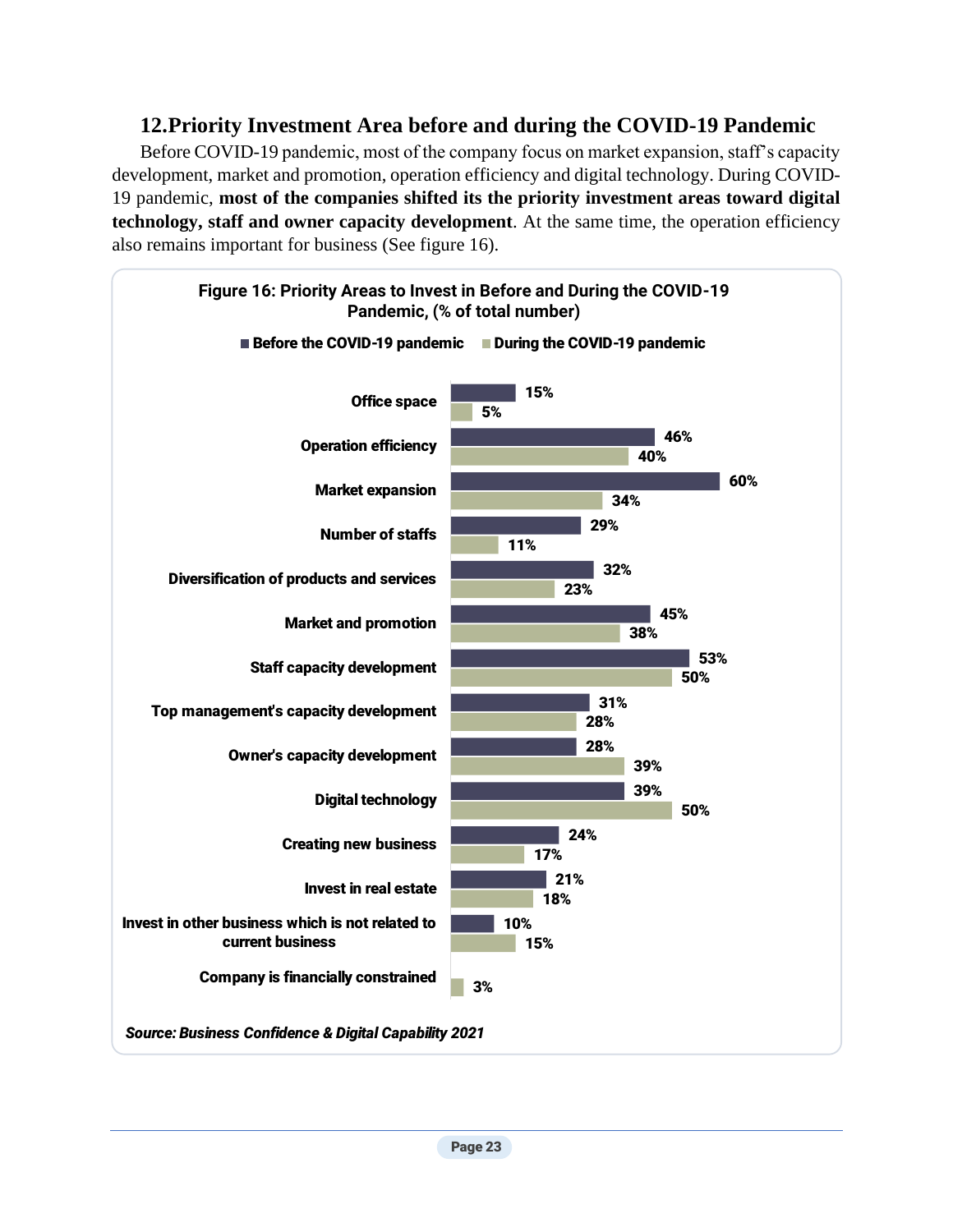# **V. Conclusion and Implications 13.Conclusion**

Cambodia's economy has been estimated to grow at a rate of 7 percent each year on average. However, the global pandemic COVID-19 has had a negative impact on the economy, causing numerous serious challenges to the kingdom's core sectors. and the economic growth rate has shifted from positive to negative. In 2020, Cambodia's economic growth rate was (-3.1 percent). However, it is expected to rebound favorably in 2022, with an economic growth rate of 5.5 percent, according to the Asian Development Bank.

This research mainly highlights the major roles of SMEs in Cambodia as well as the key challenges that SMEs encountered during the global pandemic COVID-19. SMEs have contributed significantly to economic development in Cambodia. This research has detected five roles of SMEs in Cambodian economic development. SMEs contributed 58 percent of Cambodian GDP. There are 70 percent of employment is generated from SMEs. SMEs is reported to play a significant role in reducing poverty in Cambodia. About 10 percent of Cambodia's exports are generated by SMEs. Lastly, SMEs have played a vital role in improving the living standards of Cambodian people. Besides, it is found that service sector generated the largest share of employment in Cambodia (38.4 percent), followed by agricultural sector (35.5 percent) and industrial sector (26.1 percent). Despite the fact that SMEs have played a critical role in the economic development of Cambodia, SMEs were reported to face numerous challenges, including concerns about financial access, technical skills and knowledge, insufficient facilitation and support, and MSMEs' informality. Moreover, the impact of the global pandemic has created additional obstacles for SMEs in Cambodia. Based on the findings of this research, SMEs recently faced four key challenges during the pandemic period, including financial risk, concern about COVID-19 and metal health, supply chain issues, and concerns about human resources. On the other hand, this research also illustrates the most necessary support that SMEs need amid the pandemic COVID-19. More than half of SME owners seek support with their capacity development and marketing strategy. Almost half of them require financial support in the form of short-term or long-term debt, as well as advice on their sale and operational strategies. Before the COVID-19 epidemic, the majority of companies concentrated on market expansion, staff capacity development, market and promotion, operational efficiency, and digital technology. During the COVID-19 epidemic, most businesses moved their investment priorities to digital technology, staff development, and owner capacity development. While operational efficiency remains a necessity, most businesses take it into consideration.

Last but not least, SMEs are considered Cambodia's economic backbone. It plays a vital role in Cambodia's economic development. Hence, SMEs do require comprehensive support from both the public and private sectors in order to reinforce their development and also to sustain the robust economic growth in Cambodia.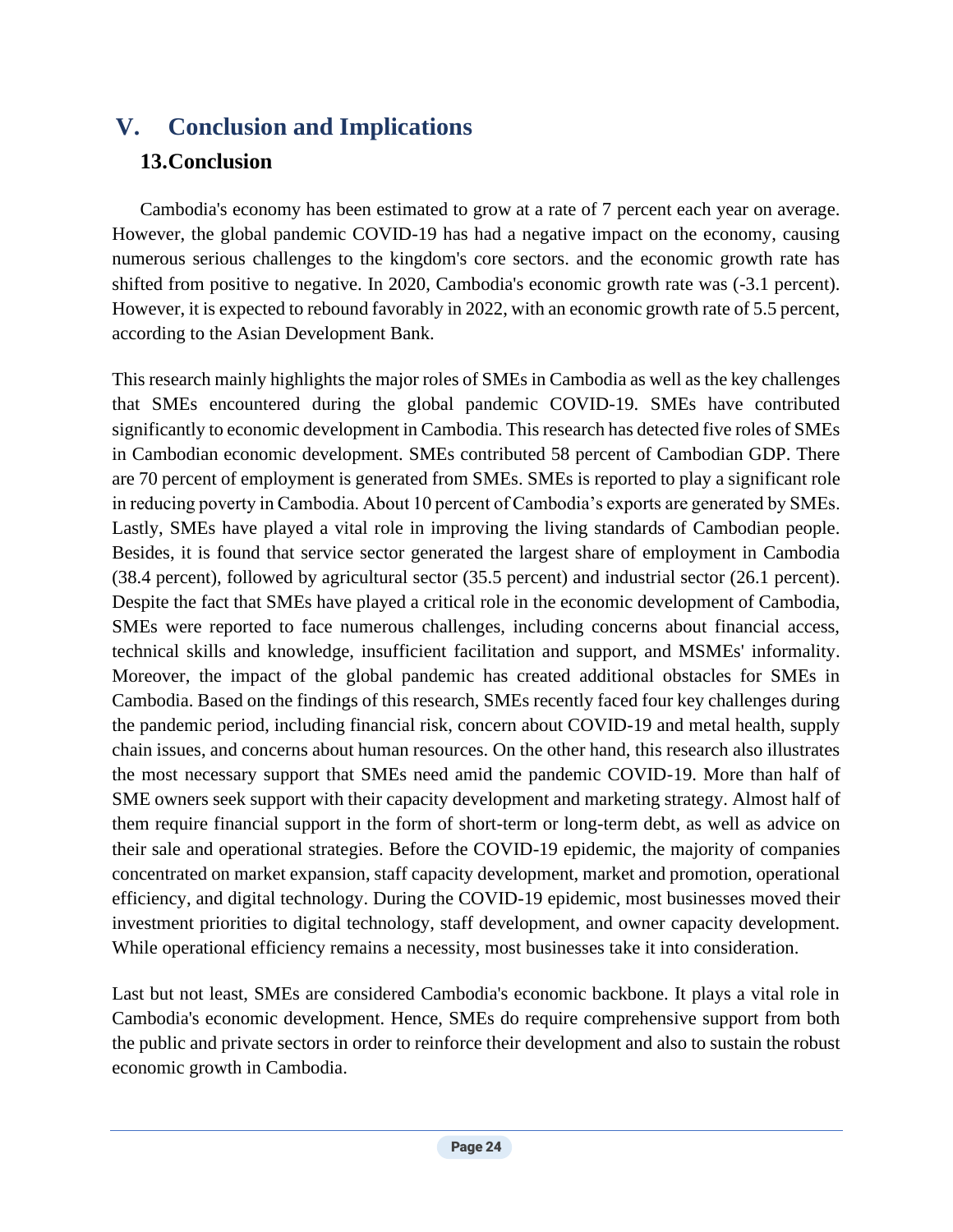## **14.Implications**

Although the Cambodian government has supported SMEs through various measures, the findings of this study found that the majority of SMEs remain struggling with financial issues and are also concerned about the uncertain situation caused by the COVID-19 pandemic. Based on these problems, there are several recommendations have been formulated specifically for both business owners and policymakers in order to strengthen and support SMEs sector in Cambodia during the global pandemic COVID-19.

• Business-level

So as to sustain the business operation, it is in essence for business owner in Cambodia to be prepared with regard to 3 elaborated scenarios of recovery:

Scenario 1 "Serious lasting market disruption": it is urgent and crucial to focus cash-flow management to survive in the uncertainty while adapt the business operation in new environment.

Scenario 2 "Slow progression toward recovery": more than cash-flow management, it is important for those in tourism related business (Siem Reap economic pillar) to reshape the business model in response to local market segment of short-terms survival. In addition, industry consolidation could be in need to enhance business efficiency as well as to maximize the chance of survival.

Scenario 3 "Return to pre-crisis trend": other than cash-flow management, it is of interest to follow the trend to survive with existing business model in short terms while being to innovate existing business to maximize the efficiency since the imagined situation would be still fragile with the given fundamental economic issues in the province. Furthermore, entrepreneurs could look forward to diversifying business given new opportunities driven by economic diversification policies in the province.

• Nation-level

Firstly, the business community plays a key role in supporting SMEs during this pandemic situation. Stand-alone businesses may find it very difficult to address any challenges that are provoked by the impact of COVID-19, and some may end up in bankruptcy. In contrast, SMEs that attend in a business community can receive instant support, both in terms of finance and advice, from relevant stakeholders. Besides, the business community is a source of mutual support among SMEs so that they can assist each other or even grow together. Based on the important role of the business community, the Cambodian government should develop additional policies to promote the local business community during this tough situation. The policy should focus mainly on creating a pathway for SMEs to participate in any business community in Cambodia. Secondly, according to the findings of the study, approximately half of SME owners like to build their capacity as well as seek advice on their marketing and operational plans. They also aim to invest more in staff capacity development and digital technology as the pandemic proceeds, so that they have adequate skills and tools to adapt to the current situation and also respond quickly to future demands. Hence, the Cambodian government should provide more funding to establish more supportive programs (e.g.: Business Accelerator Program) that allow SME owners to participate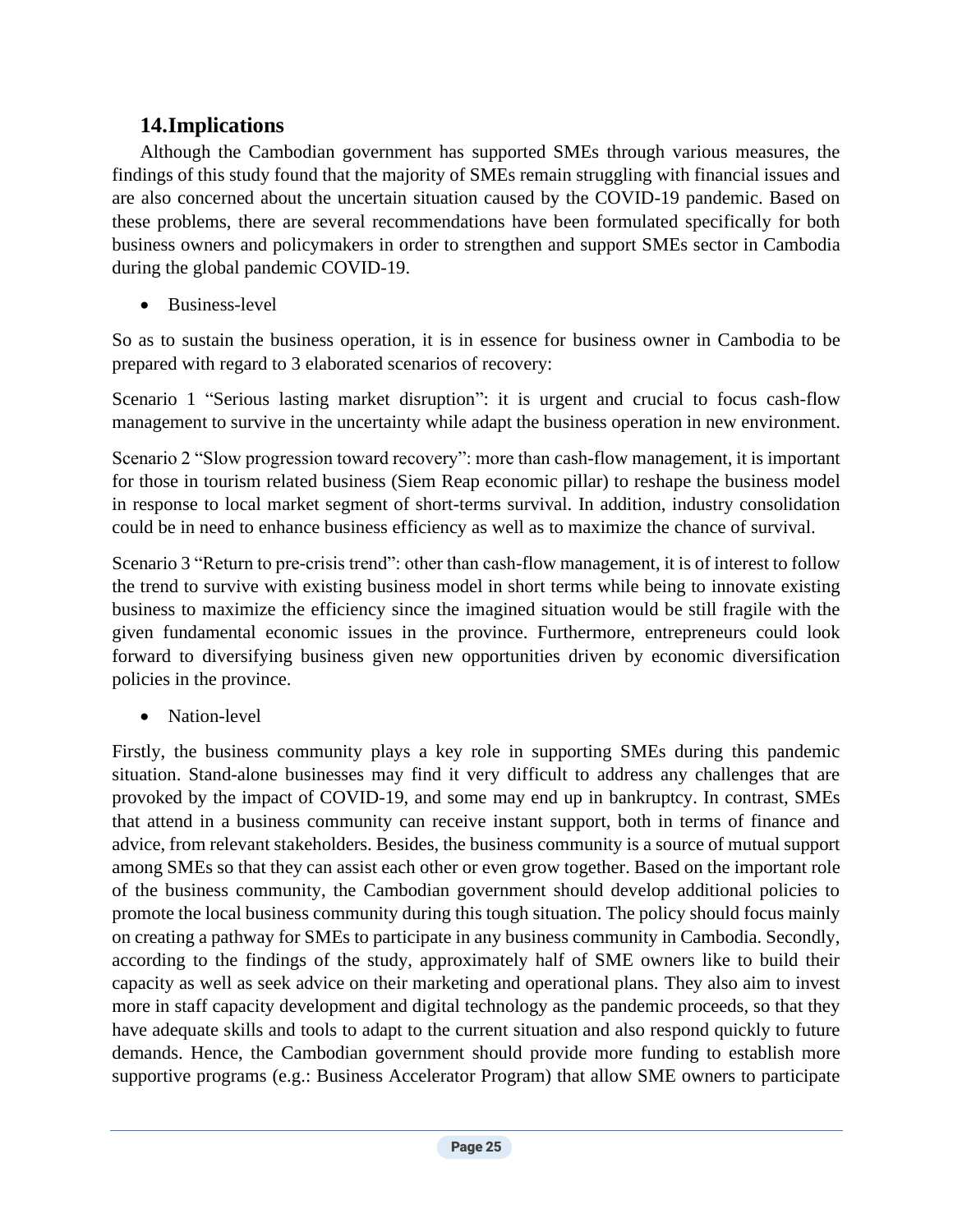in and benefit from them in order to improve the owners' and employees' capacity, particularly by connecting them to experts who can advise them on their business operations.

Thirdly, the government has started releasing restrictions on businesses in the country as people have adopted to the new normal. It reflects that the business environment has been remarkably improving. However, many Cambodian SMEs have been reported to be remarkably affected by the impact of COVID-19. Most of them really need the capital or financial support to rescue or reopen their businesses. Thus, the key supportive measure is to continue providing financial support through facilitating the lending process from financial institutions, lowering the interest rate for SMEs, and other funding programs in order to accelerate the recovery of SMEs in the country.

## **15.Limitation of the Study**

There are some limitations that could be taken into consideration for future study. Firstly, the definition of SMEs that has been indicated in this research is just a draft of the new SMEs' definition in Cambodia, so there might be an adjustment to this new definition. Secondly, the number of samples that use in this study is relatively low, hence it may not represent the overall aspect of SMEs in Cambodia. For future, relevant to this research topic, it may be necessary to maximize the sample size as large as it could be to reflect a better result. Lastly, this research was conducted from May to June 2021, during the period that the Cambodian government implemented strict measures in some areas to prevent the spread of COVID-19 in Cambodia. While the situation in Cambodia currently has changed a lot due to the government's decision to release some restrictions on local business. So, the challenges of SMEs during the pandemic COVID-19 that have been found in this study may need some adjustment due to the business environment that is getting better and better in Cambodia.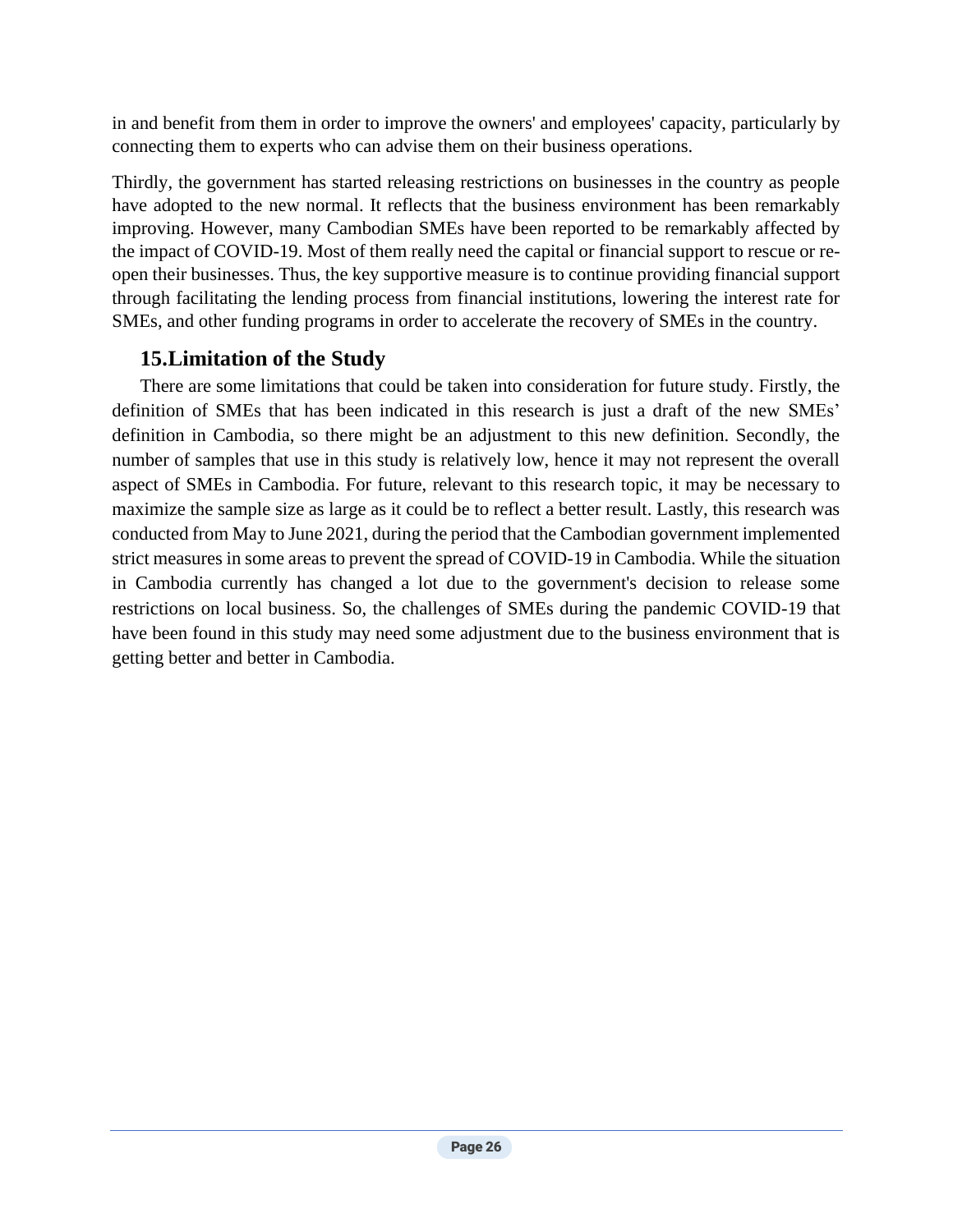# **Reference**

Asian Development Bank. (2021a). *Cambodia and ADB*. Retrieved from: <https://www.adb.org/countries/cambodia/economy>

Asian Development Bank. (2020b). *ADB SME Monitor – Cambodia*. Retrieved from: <https://data.adb.org/media/7251/download>

Asian Development Bank Institude (2020c). *Connecting Cambodia's SMEs to Regional Value Chains: The "Bridging Gap" and "Missing Link".* Retrieved from: <https://www.adb.org/sites/default/files/publication/616756/adbi-wp1150.pdf>

Asian Development Bank. (2021d). *Kingdom of Cambodia: COVID-19 Active Response and Expenditure Support Program First Quarterly Monitoring Report.* Retrieved from: https://www.adb.org/sites/default/files/project-documents/54195/54195-001-dpta-en.pdf

Business to Business Cambodia. (2020a, April). *How are Cambodian businesses affected by COVID-19?.* Retrieved from B2B Cambodia website: [https://www.b2b](https://www.b2b-cambodia.com/articles/how-are-cambodian-businesses-affected-by-covid-19/)[cambodia.com/articles/how-are-cambodian-businesses-affected-by-covid-19/](https://www.b2b-cambodia.com/articles/how-are-cambodian-businesses-affected-by-covid-19/)

Business to Business Cambodia. (2021b, May). *Cambodia's Major Industries*. Retrieved from B2B Cambodia website: [https://www.b2b-cambodia.com/industry-overviews/key](https://www.b2b-cambodia.com/industry-overviews/key-industries/)[industries/](https://www.b2b-cambodia.com/industry-overviews/key-industries/)

Chhea, L. (2019). *The Current Situation of SME in Cambodia-MSME Financing.* Retrieved from: [https://www.unescap.org/sites/default/files/SME%20Financing-](https://www.unescap.org/sites/default/files/SME%20Financing-Chhea%20Layhy%202019.pdf)[Chhea%20Layhy%202019.pdf](https://www.unescap.org/sites/default/files/SME%20Financing-Chhea%20Layhy%202019.pdf)

CiC (2021). Business Confidence and Digital Capability. CiC Knowledge - Business. July 2021.Volume 2, Issue 2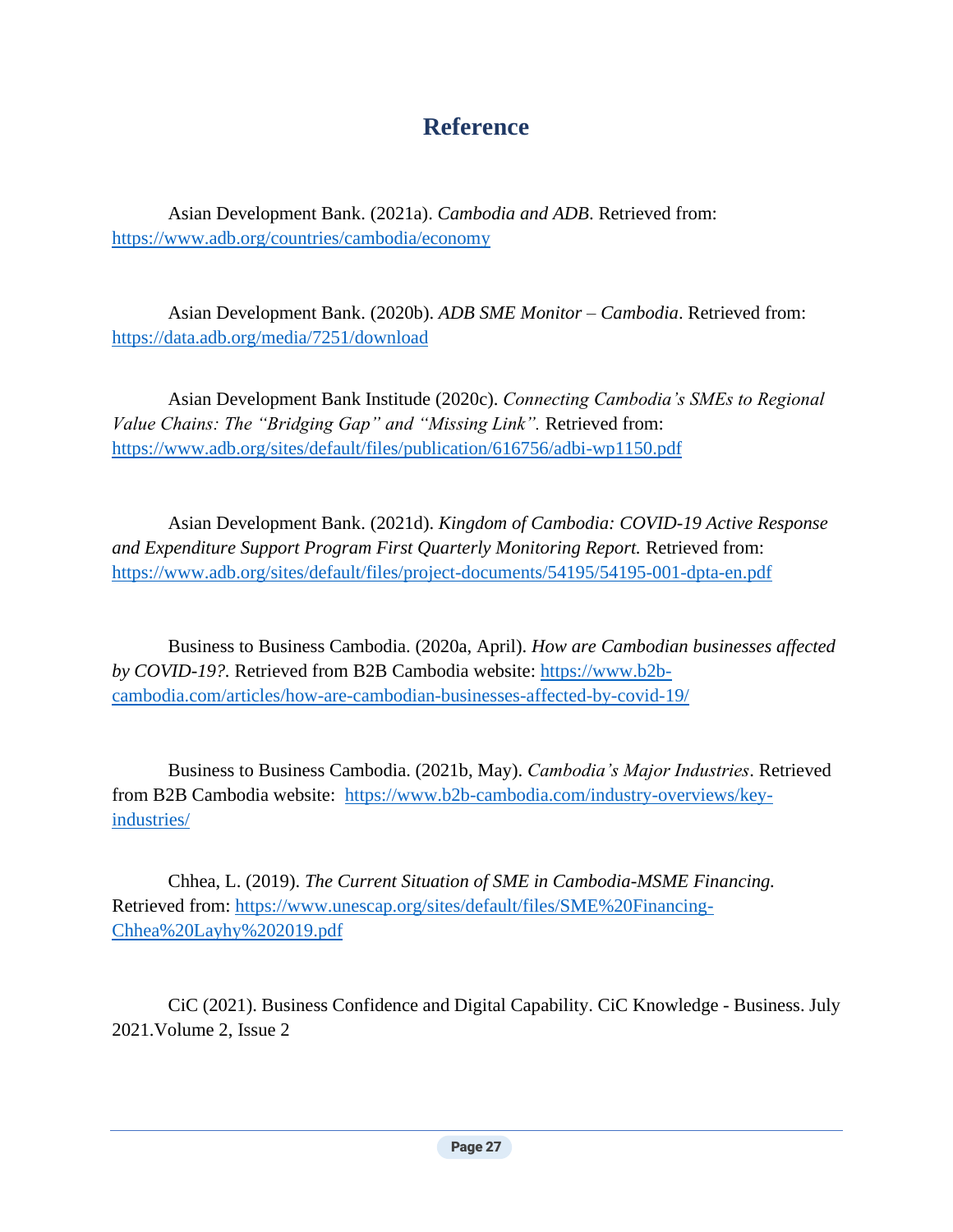Daiju, A. (2021). *Economic impact of world-wide coronavirus pandemic on SMEs in Cambodia.* Retrieved from: [https://www.nbc.org.kh/download\\_files/macro\\_conference/english/S2\\_Economic\\_impact\\_of\\_C](https://www.nbc.org.kh/download_files/macro_conference/english/S2_Economic_impact_of_COVID.pdf) [OVID.pdf](https://www.nbc.org.kh/download_files/macro_conference/english/S2_Economic_impact_of_COVID.pdf)

International Finance Corporation. (2019). *Exploring the Opportunities for Womenowned SMEs in Cambodia.* Retrieved from: [https://www.ifc.org/wps/wcm/connect/9e469291](https://www.ifc.org/wps/wcm/connect/9e469291-d3f5-43a5-bea2-2558313995ab/Market+Research+Report+on+Women_owned+SMEs+in+Cambodia.pdf?MOD=AJPERES&CVID=mOU6fpx) [d3f5-43a5-bea2-](https://www.ifc.org/wps/wcm/connect/9e469291-d3f5-43a5-bea2-2558313995ab/Market+Research+Report+on+Women_owned+SMEs+in+Cambodia.pdf?MOD=AJPERES&CVID=mOU6fpx) [2558313995ab/Market+Research+Report+on+Women\\_owned+SMEs+in+Cambodia.pdf?MOD](https://www.ifc.org/wps/wcm/connect/9e469291-d3f5-43a5-bea2-2558313995ab/Market+Research+Report+on+Women_owned+SMEs+in+Cambodia.pdf?MOD=AJPERES&CVID=mOU6fpx)

[=AJPERES&CVID=mOU6fpx](https://www.ifc.org/wps/wcm/connect/9e469291-d3f5-43a5-bea2-2558313995ab/Market+Research+Report+on+Women_owned+SMEs+in+Cambodia.pdf?MOD=AJPERES&CVID=mOU6fpx)

International Finance Corporation. (2010). *Understanding Cambodian Small and Medium Enterprise Needs for Financial Services and Products*. Retrieved from: [https://www.ifc.org/wps/wcm/connect/a4e68469-c5ec-4feb-8835-9d1c67b39622/Cam+SME-](https://www.ifc.org/wps/wcm/connect/a4e68469-c5ec-4feb-8835-9d1c67b39622/Cam+SME-Financial+Services+and+Products.pdf?MOD=AJPERES&CVID=j2M72Jw)[Financial+Services+and+Products.pdf?MOD=AJPERES&CVID=j2M72Jw](https://www.ifc.org/wps/wcm/connect/a4e68469-c5ec-4feb-8835-9d1c67b39622/Cam+SME-Financial+Services+and+Products.pdf?MOD=AJPERES&CVID=j2M72Jw)

Khmer Times. (2019, August 20). *Ministry urges SMEs to join CSX*. Retrieved from Khmer Times website: [https://www.khmertimeskh.com/50635096/ministry-urges-smes-to-join](https://www.khmertimeskh.com/50635096/ministry-urges-smes-to-join-csx/)[csx/](https://www.khmertimeskh.com/50635096/ministry-urges-smes-to-join-csx/)

National Institute of Statistics. (2020). *Cambodia Socio-Economic Survey 2019/20.* Retrieved from:

[https://www.nis.gov.kh/nis/CSES/Final%20Report%20of%20Cambodia%20Socio-](https://www.nis.gov.kh/nis/CSES/Final%20Report%20of%20Cambodia%20Socio-Economic%20Survey%202019-20_EN.pdf)[Economic%20Survey%202019-20\\_EN.pdf](https://www.nis.gov.kh/nis/CSES/Final%20Report%20of%20Cambodia%20Socio-Economic%20Survey%202019-20_EN.pdf)

Open Development Cambodia. (2020a). *Small and Medium Enterprises*. Retrieved from: <https://opendevelopmentcambodia.net/topics/small-and-medium-enterprises-sme/>

Open Development Cambodia. (2020b). *Response to COVID-19*. Retrieved from: [https://opendevelopmentcambodia.net/response-to-covid-19-cambodias-economic-policy-and](https://opendevelopmentcambodia.net/response-to-covid-19-cambodias-economic-policy-and-administration/)[administration/](https://opendevelopmentcambodia.net/response-to-covid-19-cambodias-economic-policy-and-administration/)

Office of the Council of Ministers. *Result of Second SMEs Promotion Policy Committee Meeting*. Number: 36 សជណ.ហធ, Date: 21st January 2021.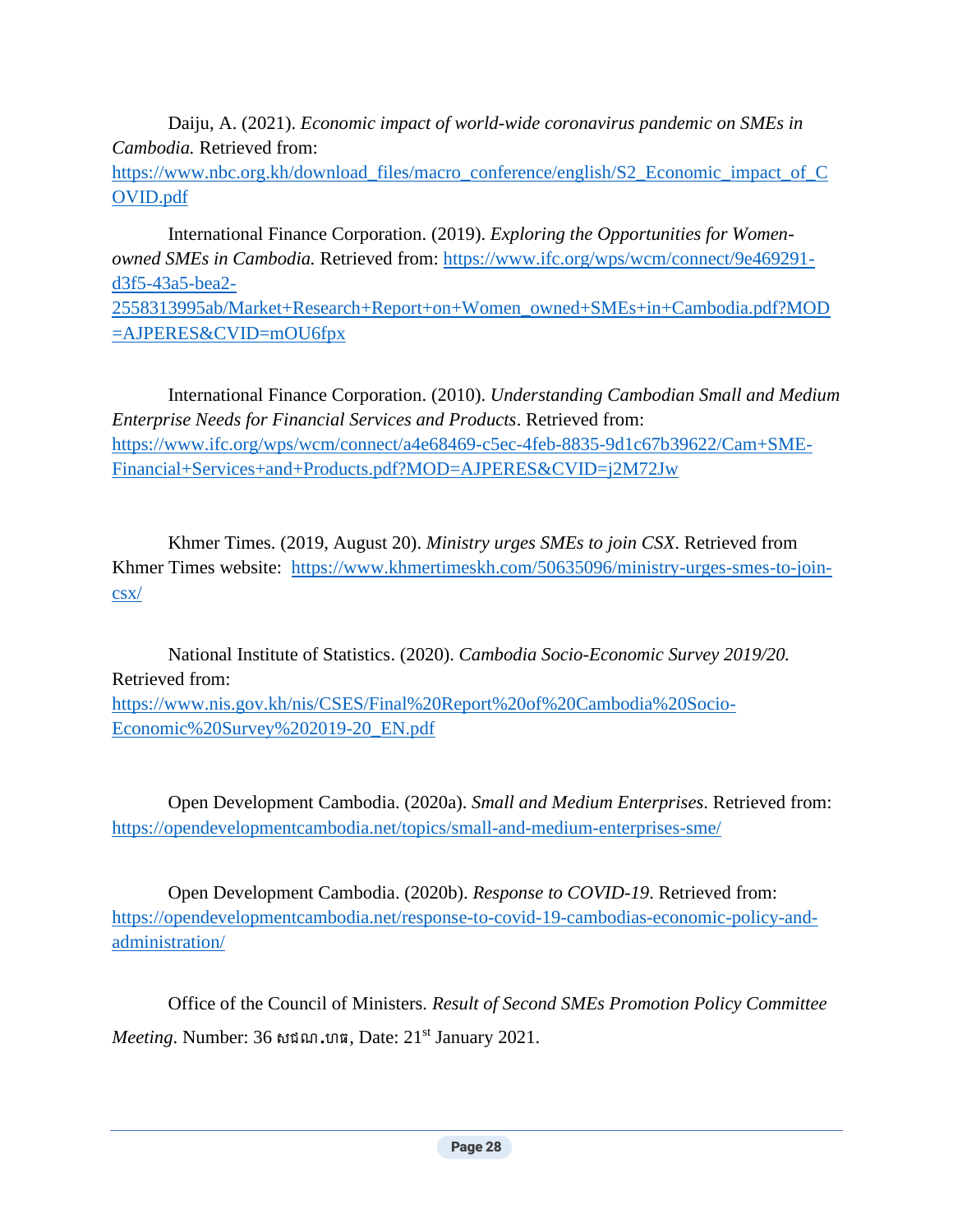Ratana, P. (2020). *SME Internationalization in Cambodia: Study on Barriers and Mapping of Supporting Service Providers*. Retrieved from: [https://uploads](https://uploads-ssl.webflow.com/5e673aada5d142f35e2bc6d0/5ef1cc51bcb9e921522b2a62_Cambodia%20SME%20Support%20Landscape%20Mapping%202020.pdf)[ssl.webflow.com/5e673aada5d142f35e2bc6d0/5ef1cc51bcb9e921522b2a62\\_Cambodia%20SME](https://uploads-ssl.webflow.com/5e673aada5d142f35e2bc6d0/5ef1cc51bcb9e921522b2a62_Cambodia%20SME%20Support%20Landscape%20Mapping%202020.pdf) [%20Support%20Landscape%20Mapping%202020.pdf](https://uploads-ssl.webflow.com/5e673aada5d142f35e2bc6d0/5ef1cc51bcb9e921522b2a62_Cambodia%20SME%20Support%20Landscape%20Mapping%202020.pdf)

Royal Government of Cambodia. (2015). *Cambodia Industrial Development Policy 2015 – 2025.* Retrieved from: [https://data.opendevelopmentmekong.net/dataset/6609b084-bbc1-471a](https://data.opendevelopmentmekong.net/dataset/6609b084-bbc1-471a-ad01-ef0ecc4a6a62/resource/61cca7d7-10a7-4d68-bf32-7228df02b7f3/download/industrial-development-policy-2015-2025_eng.pdf)[ad01-ef0ecc4a6a62/resource/61cca7d7-10a7-4d68-bf32-7228df02b7f3/download/industrial](https://data.opendevelopmentmekong.net/dataset/6609b084-bbc1-471a-ad01-ef0ecc4a6a62/resource/61cca7d7-10a7-4d68-bf32-7228df02b7f3/download/industrial-development-policy-2015-2025_eng.pdf)[development-policy-2015-2025\\_eng.pdf](https://data.opendevelopmentmekong.net/dataset/6609b084-bbc1-471a-ad01-ef0ecc4a6a62/resource/61cca7d7-10a7-4d68-bf32-7228df02b7f3/download/industrial-development-policy-2015-2025_eng.pdf)

Sok, C. & Poovenraj, K. (2019). *Cloudy future: Slow transformation hinders growth of micro-SMEs.* Retrieved from: [https://capitalcambodia.com/cloudy-future-slow-transformation](https://capitalcambodia.com/cloudy-future-slow-transformation-hinders-growth-of-micro-smes/)[hinders-growth-of-micro-smes/](https://capitalcambodia.com/cloudy-future-slow-transformation-hinders-growth-of-micro-smes/)

Trading Economics. (2021). *Cambodia Exports*. Retrieved from: <https://tradingeconomics.com/cambodia/exports>

The Phnom Penh Post. (2021a, October 31). *Industry ministry rolls out Khmer SME information portal*. Retrieved from Phnom Penh Post website: [https://www.phnompenhpost.com/business/industry-ministry-rolls-out-khmersme-information](https://www.phnompenhpost.com/business/industry-ministry-rolls-out-khmersme-information-portal)[portal](https://www.phnompenhpost.com/business/industry-ministry-rolls-out-khmersme-information-portal)

The Asia Foundation. (2021). *Revisiting the Pandemic*: *Rapid Survey on The Impact of Covid-19 on MSMEs in the Tourism Sector and Households in Cambodia*. Retrieved from: [https://asiafoundation.org/wp-content/uploads/2021/08/Revisiting-the-Pandemic-Rapid-Survey](https://asiafoundation.org/wp-content/uploads/2021/08/Revisiting-the-Pandemic-Rapid-Survey-on-the-Impact-of-Covid-19-on-MSMEs-in-the-Tourism-Sector-and-Households-in-Cambodia.pdf)[on-the-Impact-of-Covid-19-on-MSMEs-in-the-Tourism-Sector-and-Households-in-](https://asiafoundation.org/wp-content/uploads/2021/08/Revisiting-the-Pandemic-Rapid-Survey-on-the-Impact-of-Covid-19-on-MSMEs-in-the-Tourism-Sector-and-Households-in-Cambodia.pdf)[Cambodia.pdf](https://asiafoundation.org/wp-content/uploads/2021/08/Revisiting-the-Pandemic-Rapid-Survey-on-the-Impact-of-Covid-19-on-MSMEs-in-the-Tourism-Sector-and-Households-in-Cambodia.pdf)

The Phnom Penh Post. (2020, July 15). *Two sets of measures for SMEs set up*. Retrieved from Phnom Penh Post website: [https://www.phnompenhpost.com/business/two-sets-measures](https://www.phnompenhpost.com/business/two-sets-measures-smes-set)[smes-set](https://www.phnompenhpost.com/business/two-sets-measures-smes-set)

The World Bank. (2021a). *The World Bank in Cambodia*. Retrieved from: <https://www.worldbank.org/en/country/cambodia/overview#1>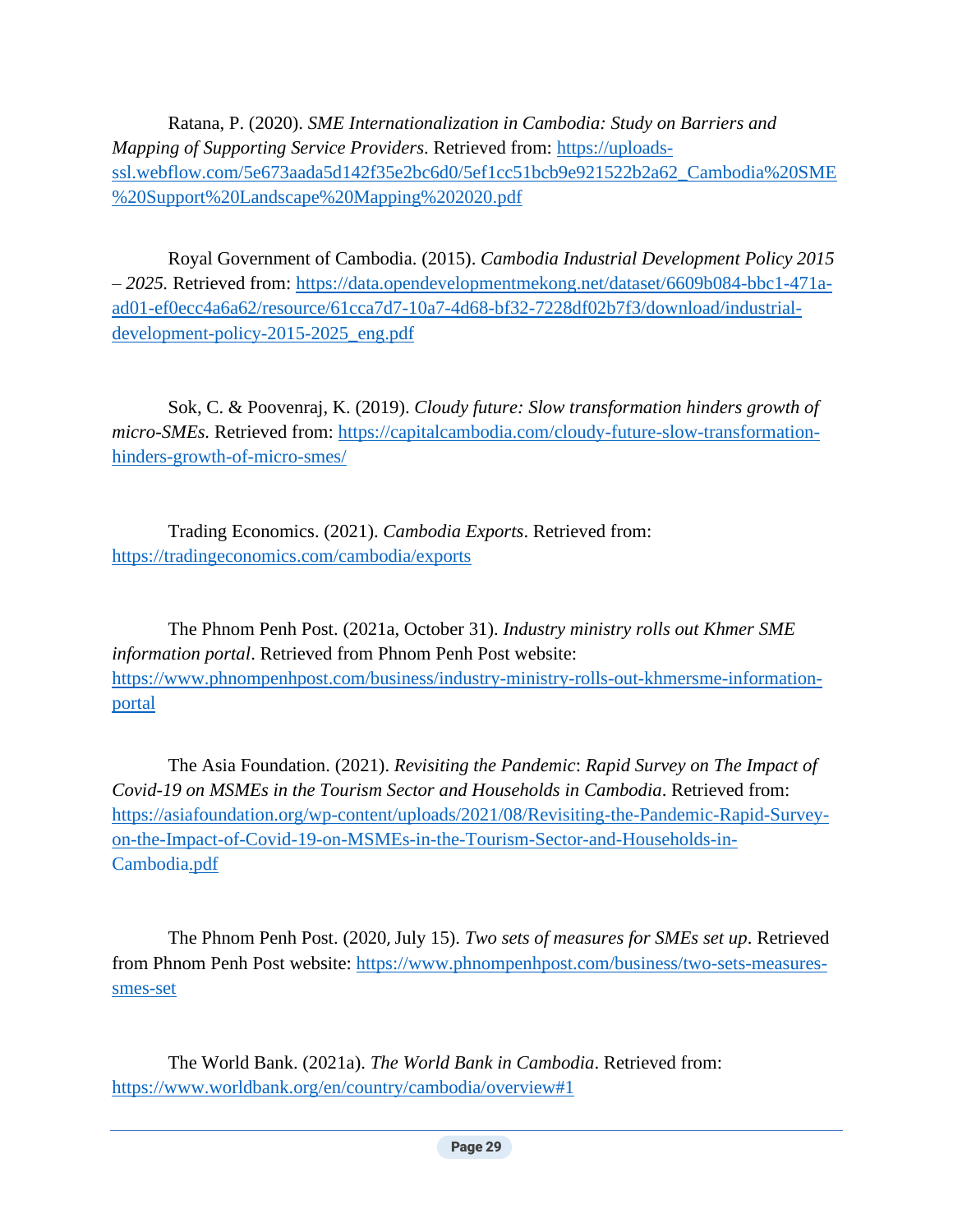The World Bank. (2021b). *GDP (current US\$) – Cambodia.* Retrieved from: <https://data.worldbank.org/indicator/NY.GDP.MKTP.CD?end=2020&locations=KH&start=1982>

The World Bank (2021c). *Cambodia: Share of economic sectors in the gross domestic product (GDP) from 2010 to 2020*. Retrieved from: [https://www-statista-com.bibelec.univ](https://www-statista-com.bibelec.univ-lyon2.fr/statistics/438728/share-of-economic-sectors-in-the-gdp-in-cambodia/)[lyon2.fr/statistics/438728/share-of-economic-sectors-in-the-gdp-in-cambodia/](https://www-statista-com.bibelec.univ-lyon2.fr/statistics/438728/share-of-economic-sectors-in-the-gdp-in-cambodia/)

The World Bank. (2021d). *Poverty headcount ratio at national poverty lines (% of population) – Cambodia*. Retrieved from: <https://data.worldbank.org/indicator/SI.POV.NAHC?locations=KH>

United Nations Development Programme. (2020). *Covid-19 Economic and Social Impact Assessment in Cambodia.* Retrieved from: [https://www.kh.undp.org/content/dam/cambodia/docs/ResearchAndPublication/2020/UNDK\\_K](https://www.kh.undp.org/content/dam/cambodia/docs/ResearchAndPublication/2020/UNDK_KH_POLICY_BRIEF_first.pdf) [H\\_POLICY\\_BRIEF\\_first.pdf](https://www.kh.undp.org/content/dam/cambodia/docs/ResearchAndPublication/2020/UNDK_KH_POLICY_BRIEF_first.pdf)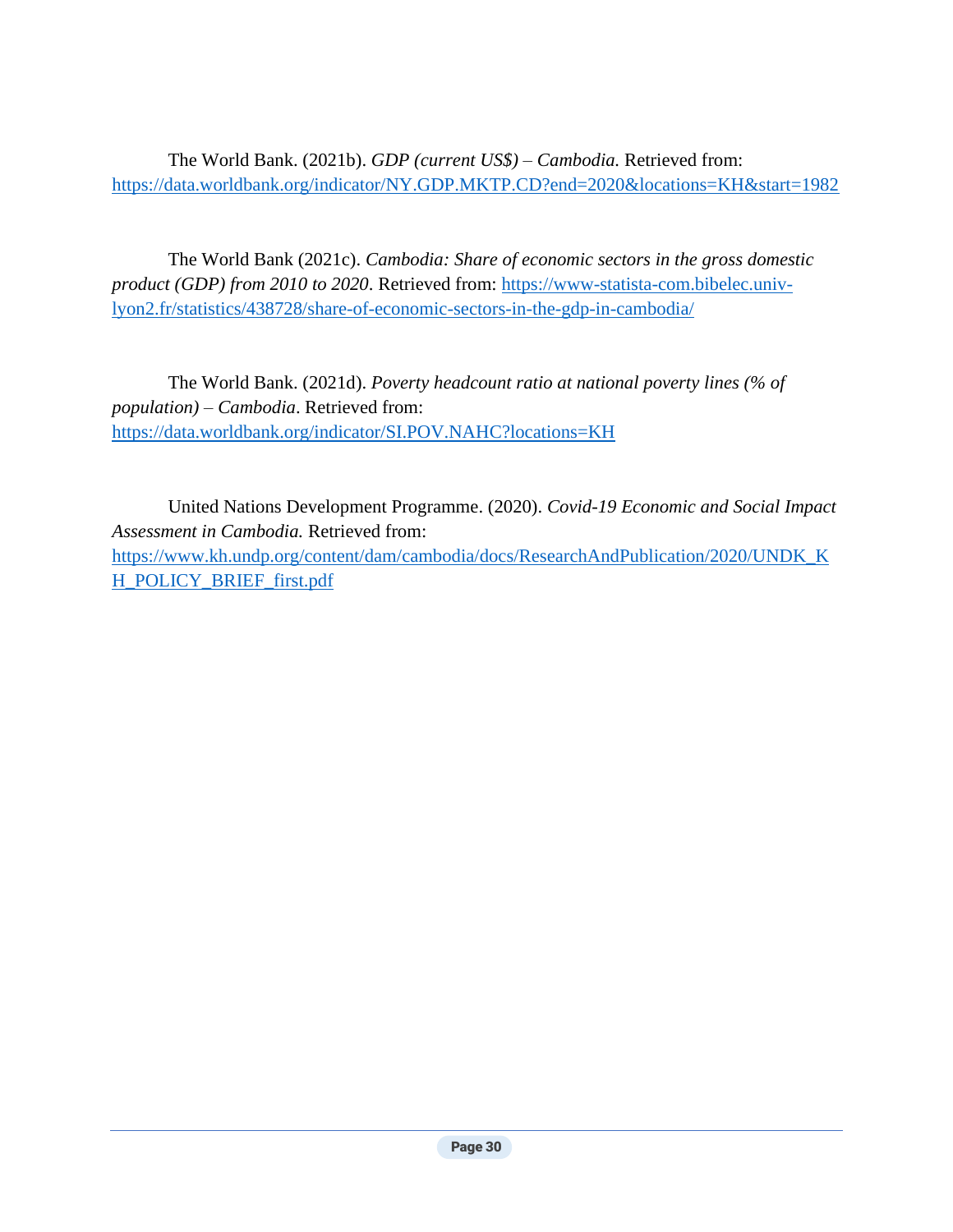# **Appendix**

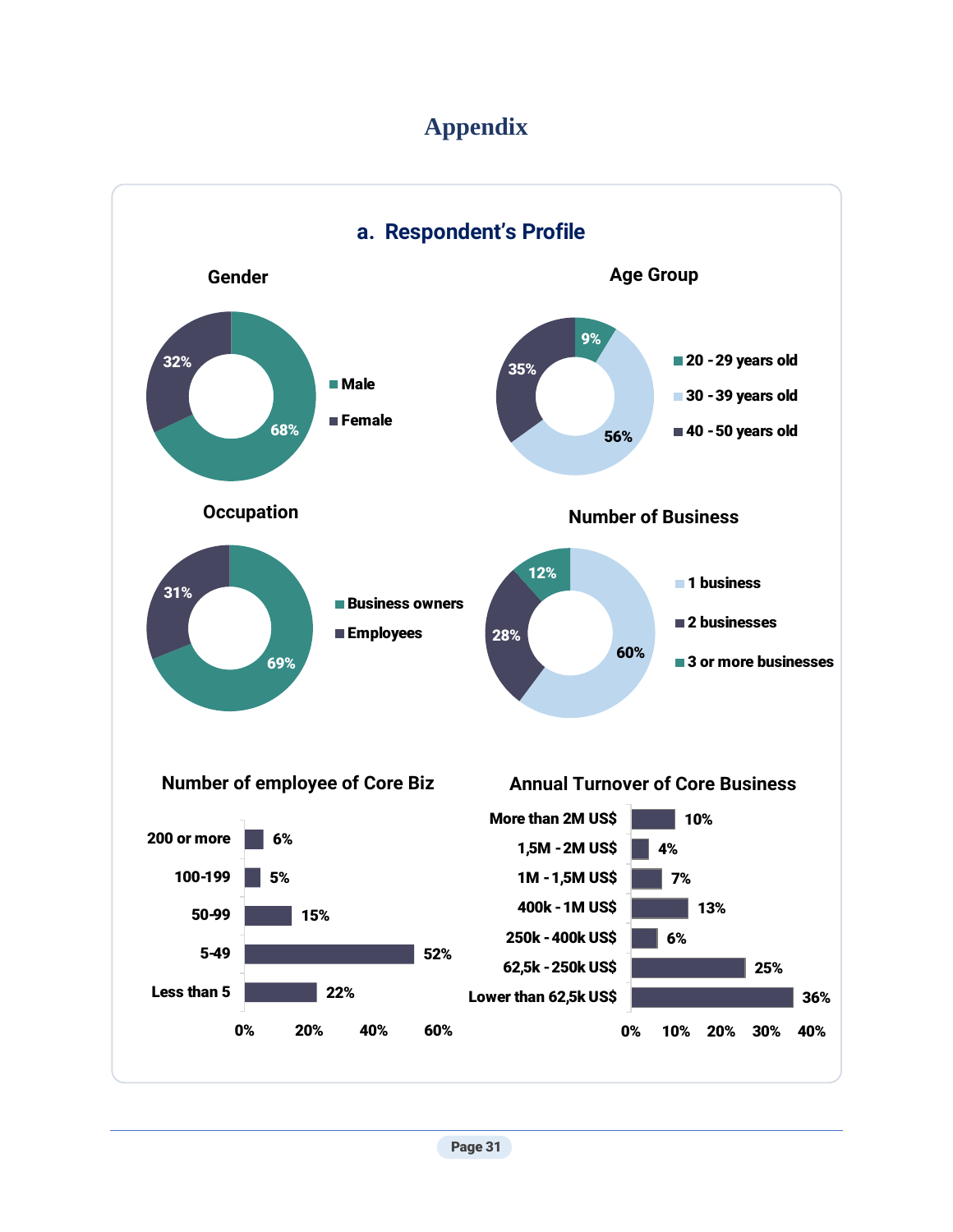